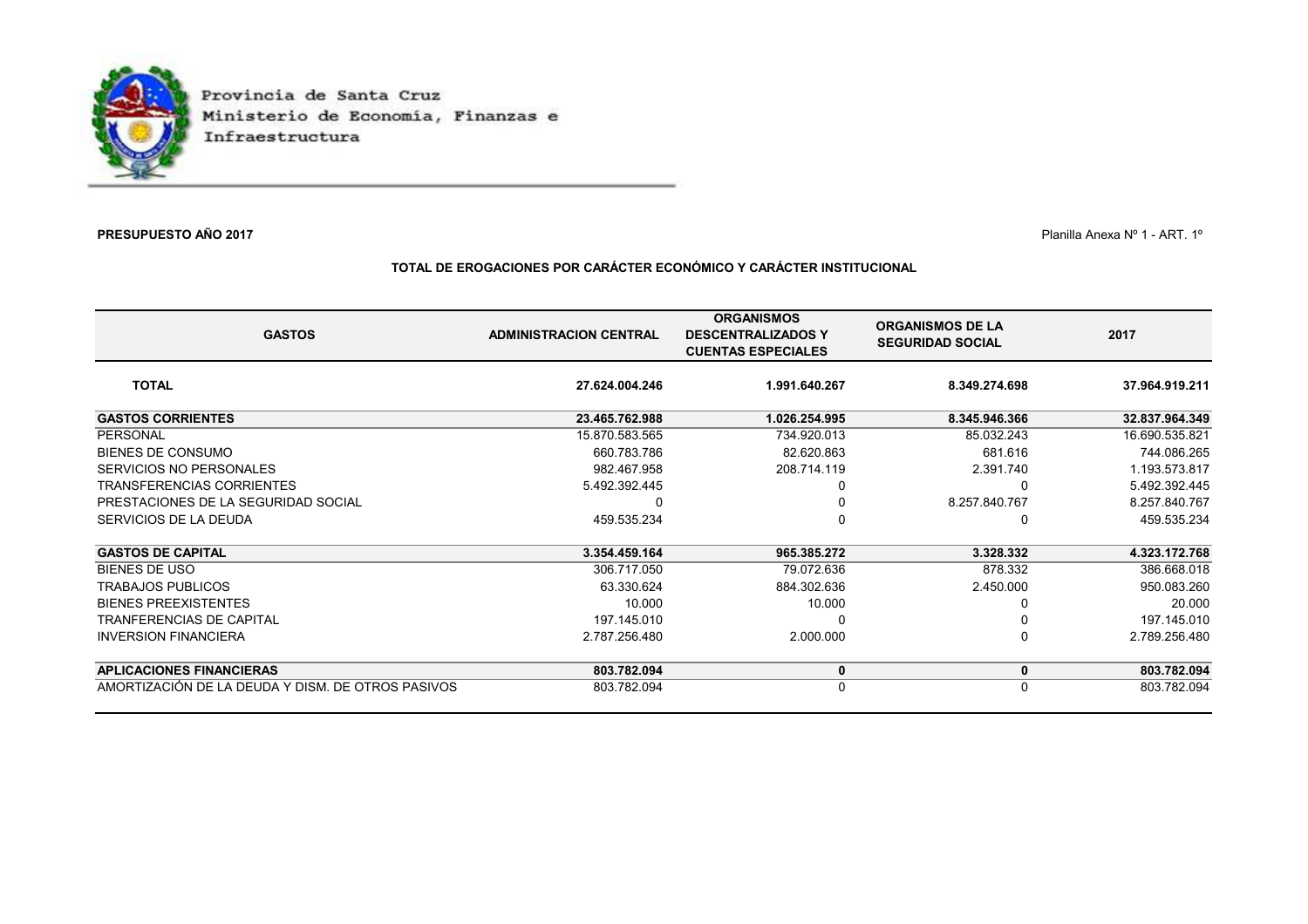

#### **GASTOS DE LA ADMINISTRACION CENTRAL**

Planilla Anexa Nº 2- ART. 1º

#### **POR CARÁCTER INSTITUCIONAL Y POR OBJETO**

|                                              | <b>GASTO EN PERSONAL</b> | <b>BIENES DE</b> | <b>SERVICIOS NO</b> | <b>BIENES DE USO</b> | <b>TRABAJOS</b> | <b>BIENES PREEXIST.</b> | TRANSF.           | <b>TRANSF. DE CAPITAL</b> | <b>INVERSION</b>  | <b>SS. DE LA DEUDA Y</b>                |                   |
|----------------------------------------------|--------------------------|------------------|---------------------|----------------------|-----------------|-------------------------|-------------------|---------------------------|-------------------|-----------------------------------------|-------------------|
| Jurisdicciones / Entidades                   |                          | <b>CONSUMO</b>   | <b>PERSONALES</b>   |                      | <b>PUBLICOS</b> |                         | <b>CORRIENTES</b> |                           | <b>FINANCIERA</b> | <b>DISM. DE OTROS</b><br><b>PASIVOS</b> | <b>TOTAL 2017</b> |
| <b>TOTAL</b>                                 | 15.870.583.565           | 660.783.786      | 982.467.958         | 306.717.050          | 63.330.624      | 10.000                  | 5.492.392.445     | 197.145.010               | 2.787.256.480     | 1.263.317.328                           | 27.624.004.246    |
| GOBERNACIÓN                                  | 25.940.953               | 1.410.000        | 2.990.000           | 1.050.000            |                 |                         |                   |                           |                   |                                         | 31.390.953        |
| FISCALÍA DE ESTADO                           | 18.538.366               | 480.000          | 1.343.000           | 300.000              |                 |                         |                   |                           |                   |                                         | 20.661.366        |
| PODER JUDICIAL                               | 1.475.416.189            | 6.128.824        | 16.769.557          | 4.303.624            | 17.818.574      | 10.000                  |                   |                           |                   |                                         | 1.520.446.768     |
| CONSEJO DE LA MAGISTRATURA                   | 7.935.473                | 200.000          | 670.000             | 200.000              |                 |                         |                   |                           |                   |                                         | 9.005.473         |
| TRIBUNAL DE CUENTAS                          | 75.875.085               | 1.510.470        | 6.431.640           | 4.675.000            | 10.892.050      |                         |                   |                           |                   |                                         | 99.384.245        |
| MINISTERIO DE GOBIERNO                       | 218.576.224              | 111.050.000      | 15.000.000          | 97,900,000           |                 |                         | 54.200.000        |                           |                   |                                         | 496.726.224       |
| JEFATURA DE POLICÍA                          | 3.118.622.221            | 125.183.827      | 78.832.490          | 52.048.097           |                 |                         |                   |                           |                   |                                         | 3.374.686.635     |
| MINISTERIO DE ECONOMÍA. FINANZAS E INFRAEST. | 75.476.131               | 5.645.000        | 43.530.000          | 1.845.000            |                 |                         | 35.090.000        |                           |                   |                                         | 161.586.131       |
| CONSEJO AGRARIO PROVINCIAL                   | 70.791.331               | 6.000.000        | 9.000.000           | 6.000.000            | 30.700.000      |                         | 7.520.000         |                           | 5.500.000         |                                         | 135.511.331       |
| CONSEJO PROVINCIAL DE EDUCACIÓN              | 7.080.951.542            | 78.200.000       | 267.350.000         | 89.660.000           |                 |                         | 1.136.145.000     |                           |                   |                                         | 8.652.306.542     |
| MINISTERIO DE DESARROLLO SOCIAL              | 390.847.921              | 55.754.673       | 50.174.655          | 14.691.878           |                 |                         | 351.243.975       | 14.100.000                |                   |                                         | 876.813.102       |
| MINISTERIO SECRETARIA GRAL, GOBERNACIÓN      | 132.008.774              | 40.673.894       | 124.165.576         | 17,940,000           |                 |                         | 25,000,000        | 18.000.000                |                   |                                         | 357.788.244       |
| CASA DE SANTA CRUZ                           | 11.274.975               | 864.000          | 5.424.000           | 40.000               |                 |                         |                   |                           |                   |                                         | 17.602.975        |
| TRIBUNAL DE DISCIPLINA                       | 4.520.582                | 92.164           | 719.887             | 82.012               |                 |                         |                   |                           |                   |                                         | 5.414.645         |
| HONORABLE CÁMARA DE DIPUTADOS                | 455.626.600              | 2.420.600        | 30.970.940          | 535.080              | 3.920.000       |                         | 6.151.200         | 280.280                   |                   |                                         | 499.904.700       |
| MINISTERIO DE LA PRODUCCIÓN COM E IND        | 119.108.409              | 3.855.440        | 26.503.187          | 9.163.364            |                 |                         | 1.623.992         | 2.774.400                 | 18.842.800        |                                         | 181.871.592       |
| JEFATURA DE GABINETE                         | 13.821.164               | 250.000          | 350.000             | 100,000              |                 |                         |                   |                           |                   |                                         | 14.521.164        |
| MINISTERIO DE SALUD Y AMBIENTE               | 2.575.251.625            | 221.064.894      | 302.243.026         | 6.182.995            |                 |                         | 277.100.257       |                           |                   |                                         | 3.381.842.797     |
| OBLIGACIONES A/C. DEL TESORO                 |                          |                  |                     |                      |                 |                         | 3.598.318.021     | 161.990.330               | 2.762.913.680     | 1.263.317.328                           | 7.786.539.359     |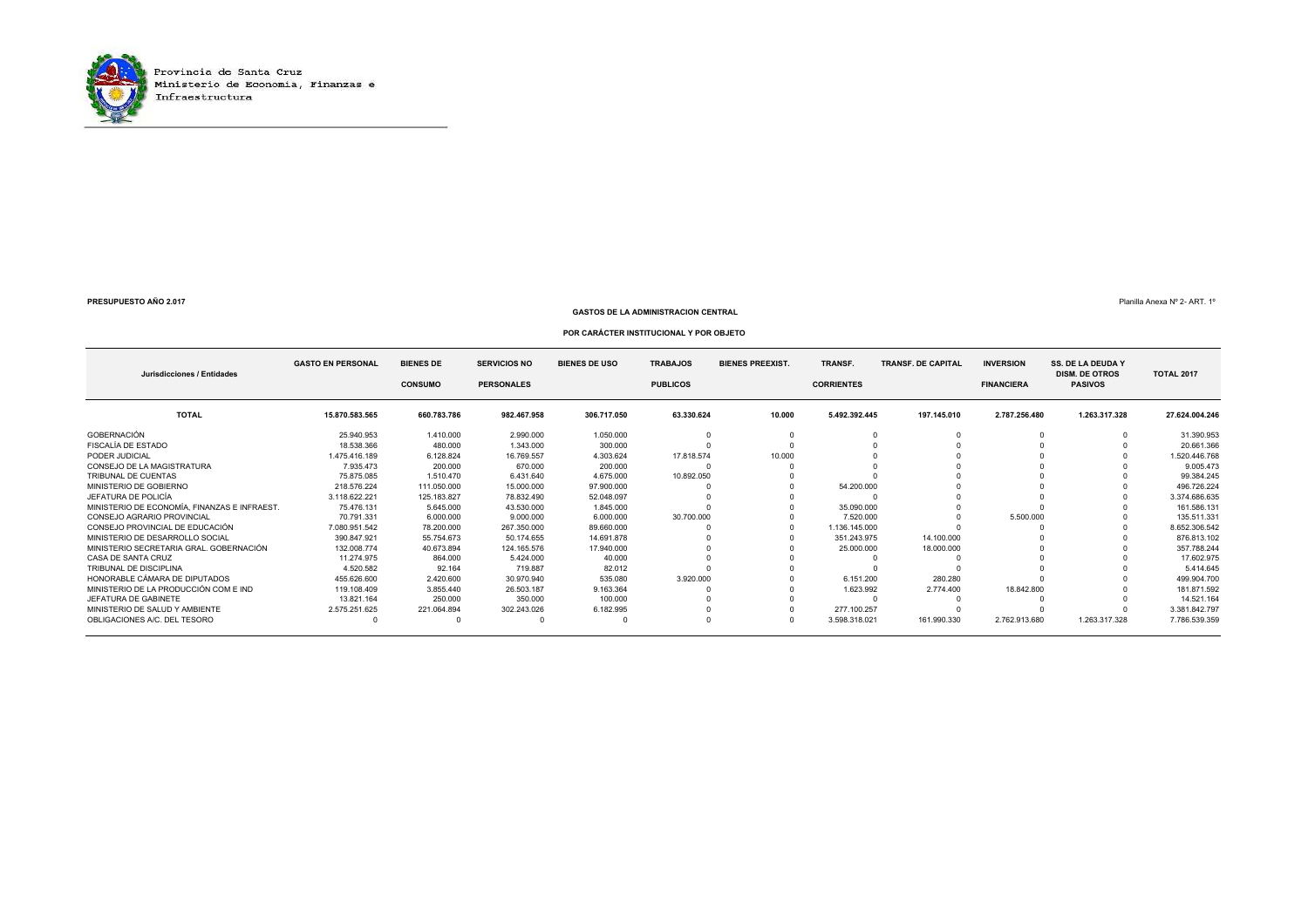

Planilla Anexa Nº 3 - ART. 1º

#### **GASTOS DE LOS ORGANISMOS DESCENTRALIZADOS Y CUENTAS ESPECIALES**

#### **POR SU CARÁCTER INSTITUCIONAL Y POR OBJETO**

| Jurisdicciones / Entidades   | <b>GASTO EN</b><br><b>PERSONAL</b> | <b>BIENES DE</b><br><b>CONSUMO</b> | <b>SERVICIOS NO</b><br><b>PERSONALES</b> | <b>BIENES DE USO</b> | <b>TRABAJOS</b><br><b>PUBLICOS</b> | <b>BIENES</b><br>PREEXIST. | TRANSF.<br><b>CORRIENTES</b> | <b>TRANSF. DE</b><br><b>CAPITAL</b> | <b>INVERSION</b><br><b>FINANCIERA</b> | <b>SS. DE LA DEUDA Y</b><br><b>DISM. DE OTROS</b><br><b>PASIVOS</b> | <b>TOTAL 2017</b> |
|------------------------------|------------------------------------|------------------------------------|------------------------------------------|----------------------|------------------------------------|----------------------------|------------------------------|-------------------------------------|---------------------------------------|---------------------------------------------------------------------|-------------------|
| <b>TOTAL</b>                 | 734.920.013                        | 82.620.863                         | 208.714.119                              | 79.072.636           | 884.302.636                        | 10.000                     |                              | 0                                   | 2.000.000                             |                                                                     | 1.991.640.267     |
| ESCRIBANÍA MAYOR DE GOBIERNO |                                    | 400.000                            | 200.000                                  | 390.000              | 210.000                            |                            |                              |                                     |                                       |                                                                     | 1.200.000         |
| FONDO DEL PODER JUDICIAL     |                                    | 11.148.330                         | 15.007.707                               | 8.090.000            | 27.093.479                         | 10.000                     |                              |                                     |                                       |                                                                     | 61.349.516        |
| P.RE.P.A.P.                  |                                    | 200.000                            | 210.000                                  | 15.000               |                                    |                            |                              |                                     |                                       |                                                                     | 425.000           |
| A.G.V.P.                     | 383.226.688                        | 3.000.000                          | 15.000.000                               | 1.120.000            | 30.000.000                         |                            |                              |                                     |                                       |                                                                     | 432.346.688       |
| I.D.U.V.                     | 109.956.509                        | 1.500.000                          | 8.500.000                                | 1.000.000            | 805.444.770                        |                            |                              |                                     | 2.000.000                             |                                                                     | 928.401.279       |
| U.E.P.                       | 609.947                            | 23.500                             | 25.000                                   | 21.500               |                                    |                            |                              |                                     |                                       |                                                                     | 679.947           |
| U.E.P.A.O.M.R.E.E.           | 2.757.486                          | 38.214.905                         | 131.447.441                              | 21.230.503           |                                    |                            |                              |                                     |                                       |                                                                     | 193.650.335       |
| ARANCEL, HOSPITALARIO        | 49.229.050                         | 12.768.782                         | 9.953.535                                | 2.558.677            |                                    |                            |                              |                                     |                                       |                                                                     | 74.510.044        |
| FONDO PROV. DE PESCA         | 477.451                            | 1.785.588                          | 7.650.000                                | 1.985.750            |                                    |                            |                              |                                     |                                       |                                                                     | 11.898.789        |
| Un.E.Po.S.C.                 | 43.066.491                         | 5.652.758                          | 3.379.700                                | 18.077.870           | 19.554.387                         |                            |                              |                                     |                                       |                                                                     | 89.731.206        |
| U.E.P.A.H.R.S.C.             | 1.786.137                          |                                    |                                          | 10.000               |                                    |                            |                              |                                     |                                       |                                                                     | 1.796.137         |
| I.E.S.C.                     | 61.576.632                         | 5.427.000                          | 12.290.736                               | 5.982.172            |                                    |                            |                              |                                     |                                       |                                                                     | 85.276.540        |
| A.S.I.P                      | 82.233.622                         | 2.500.000                          | 5.050.000                                | 18.591.164           | 2.000.000                          |                            |                              |                                     |                                       |                                                                     | 110.374.786       |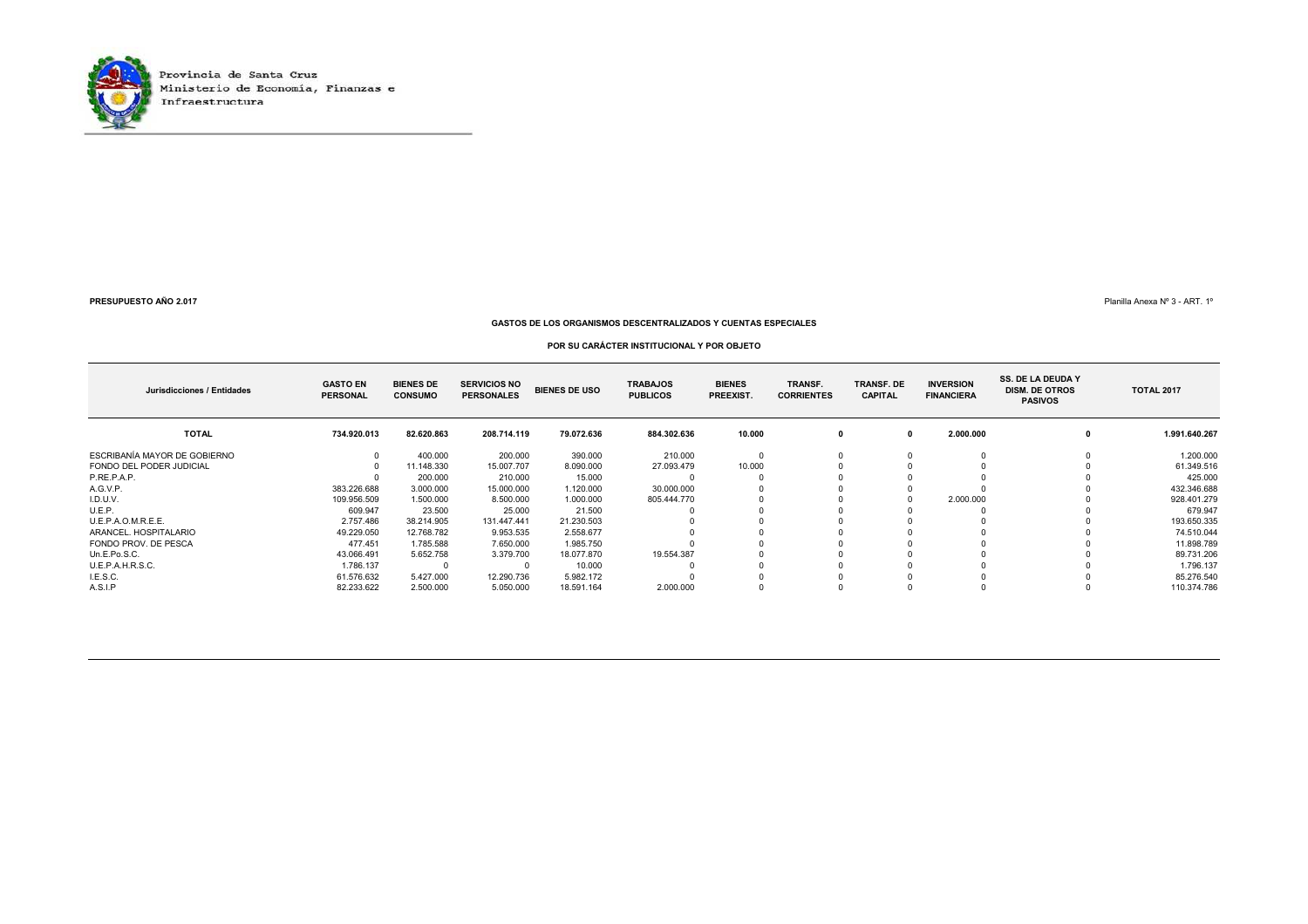

**PRESUPUESTO AÑO 2.017**

Planilla Anexa Nº 4 - ART. 1º

#### **GASTOS DE LOS ORGANISMOS DE LA SEGURIDAD SOCIAL**

**POR CARÁCTER INSTITUCIONAL Y POR OBJETO**

| Jurisdicciones / Entidades | <b>GASTO EN</b><br><b>PERSONAL</b> | <b>BIENES DE</b><br><b>CONSUMO</b> | <b>SERVICIOS NO</b><br><b>PERSONALES</b> | <b>BIENES DE USO</b> | <b>TRABAJOS</b><br><b>PUBLICOS</b> | <b>BIENES</b><br>PREEXIST. | <b>TRANSF. CORRIENTES</b> | <b>TRANSF. DE</b><br><b>CAPITAL</b> | <b>INVERSION</b><br><b>FINANCIERA</b> | <b>SS. DE LA DEUDA Y</b><br><b>DISM. DE OTROS</b><br><b>PASIVOS</b> | <b>TOTAL 2017</b> |
|----------------------------|------------------------------------|------------------------------------|------------------------------------------|----------------------|------------------------------------|----------------------------|---------------------------|-------------------------------------|---------------------------------------|---------------------------------------------------------------------|-------------------|
| <b>TOTAL</b>               | 85.032.243                         | 681.616                            | 2.391.740                                | 878.332              | 2.450.000                          | . .                        | 8.257.840.767             | $\sim$                              | $\blacksquare$                        |                                                                     | 8.349.274.698     |
| CAJA DE PREVISIÓN SOCIAL   | 85.032.243                         | 681.616                            | 2.391.740                                | 878.332              | 2.450.000                          |                            | 8.257.840.767             | $\overline{\phantom{a}}$            |                                       |                                                                     | 8.349.274.698     |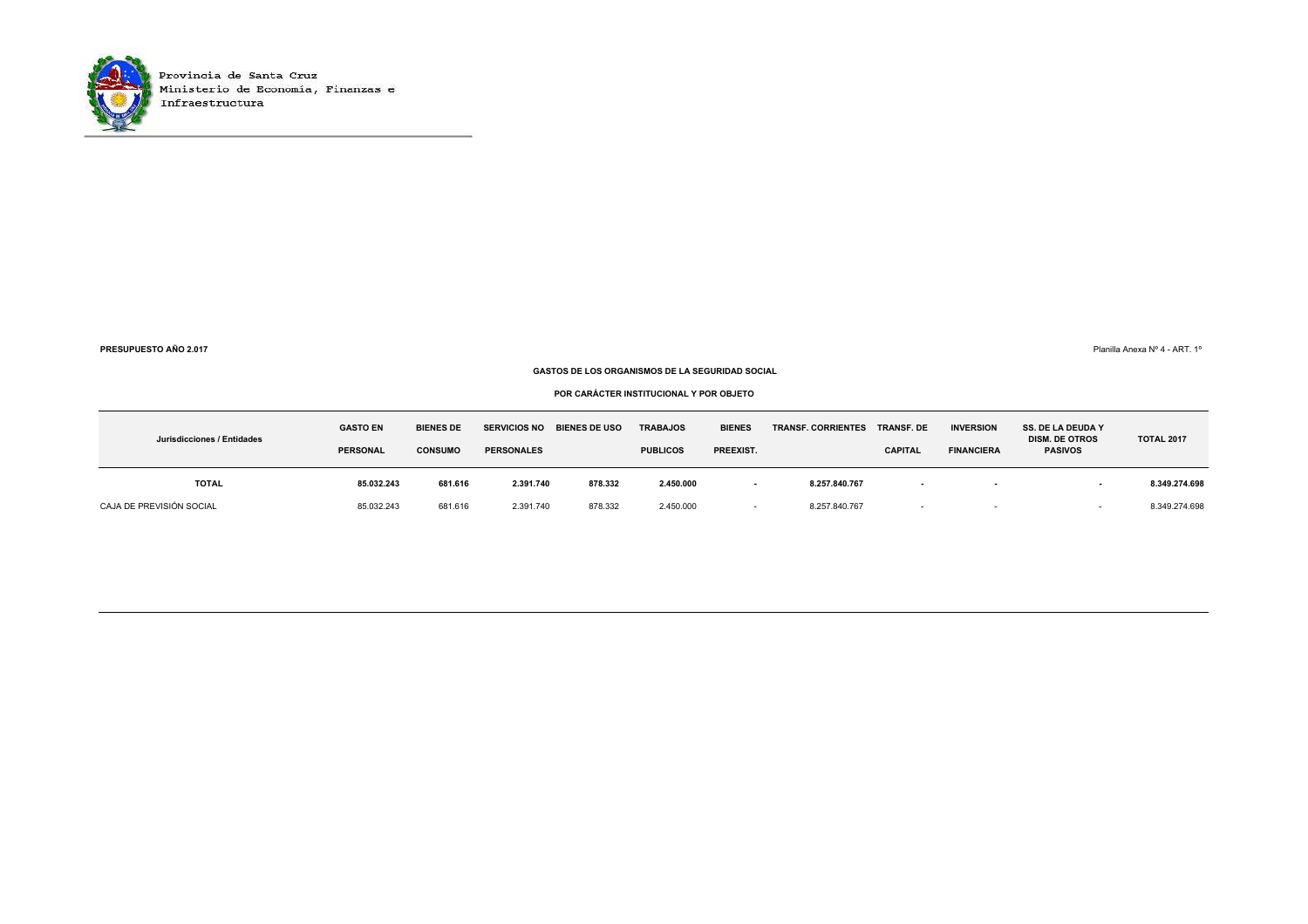

## **PRESUPUESTO AÑO 2.017**

 $\mathcal T$  and  $\mathcal T$  and  $\mathcal T$  are  $\mathcal T$  and  $\mathcal T$  are  $\mathcal T$  and  $\mathcal T$  are  $\mathcal T$  and  $\mathcal T$  are  $\mathcal T$  and  $\mathcal T$  are  $\mathcal T$  and  $\mathcal T$  are  $\mathcal T$  and  $\mathcal T$  are  $\mathcal T$  and  $\mathcal T$  are  $\mathcal T$  and  $\mathcal T$  are  $\mathcal T$  and

## **COMPOSICIÓN DE LOS RECURSOS POR CARÁCTER ECONÓMICO Y CARÁCTER INSTITUCIONAL**

| <b>RECURSOS</b>                                | <b>ADMINISTRACION CENTRAL</b> | <b>ORGANISMOS</b><br><b>DESCENTRALIZADOS Y</b><br><b>CUENTAS ESPECIALES</b> | <b>ORGANISMOS DE LA</b><br><b>SEGURIDAD SOCIAL</b> | <b>TOTAL 2017</b> |
|------------------------------------------------|-------------------------------|-----------------------------------------------------------------------------|----------------------------------------------------|-------------------|
| <b>TOTAL</b>                                   | 22.995.690.299                | 1.793.513.524                                                               | 6.175.203.017                                      | 30.964.406.840    |
| <b>INGRESOS CORRIENTES</b>                     | 22.913.300.023                | 1.162.008.898                                                               | 6.175.203.017                                      | 30.250.511.938    |
| <b>INGRESOS TRIBUTARIOS</b>                    | 15.208.135.078                | 690.926.285                                                                 | 1.317.749.428                                      | 17.216.810.791    |
| <b>INGRESOS NO TRIBUTARIOS</b>                 | 6.851.294.541                 | 400.902.613                                                                 | $\Omega$                                           | 7.252.197.154     |
| CONTRIBUCIONES A LA SEGURIDAD SOCIAL           | <sup>0</sup>                  | $\Omega$                                                                    | 4.857.453.589                                      | 4.857.453.589     |
| VENTA DE BIENES Y SERVICIOS DE ADM. PÚBLICAS   | 5.680.000                     | 1.300.000                                                                   |                                                    | 6.980.000         |
| INGRESOS DE OPERACIÓN                          | 381.656.218                   |                                                                             |                                                    | 381.656.218       |
| RENTAS DE LA PROPIEDAD                         | 110.000.000                   |                                                                             |                                                    | 110.000.000       |
| <b>TRANSFERENCIAS CORRIENTES</b>               | 356.534.186                   | 68.880.000                                                                  | $\Omega$                                           | 425.414.186       |
|                                                |                               |                                                                             |                                                    | n                 |
| <b>INGRESOS DE CAPITAL</b>                     | 82.390.276                    | 627.621.100                                                                 | 0                                                  | 710.011.376       |
| RECURSOS PROPIOS DE CAPITAL                    | 413.816                       | 250.000                                                                     | 0                                                  | 663.816           |
| <b>TRANSFERENCIAS DE CAPITAL</b>               | 80.000.000                    | 543.301.100                                                                 |                                                    | 623.301.100       |
| VENTA DE ACC., PART. DE CAP. Y TITULOS VALORES | $\Omega$                      | ŋ                                                                           | <sup>0</sup>                                       |                   |
| RECUPERO DE PRÉSTAMOS                          | 1.976.460                     | 84.070.000                                                                  | $\Omega$                                           | 86.046.460        |
|                                                |                               |                                                                             |                                                    | ŋ                 |
| <b>FUENTES FINANCIERAS</b>                     | 0                             | 3.883.526                                                                   | 0                                                  | 3.883.526         |
| ENDEUDAMIENTO PÚBLICO                          | $\Omega$                      | ŋ                                                                           | $\Omega$                                           |                   |
| OBTENCIÓN DE PRÉSTAMOS                         |                               |                                                                             |                                                    |                   |
| <b>INCREMENTO DEL PATRIMONIO</b>               |                               |                                                                             |                                                    |                   |
| REMANENTE DE EJERCICIOS ANTERIORES             |                               | 3.883.526                                                                   |                                                    | 3.883.526         |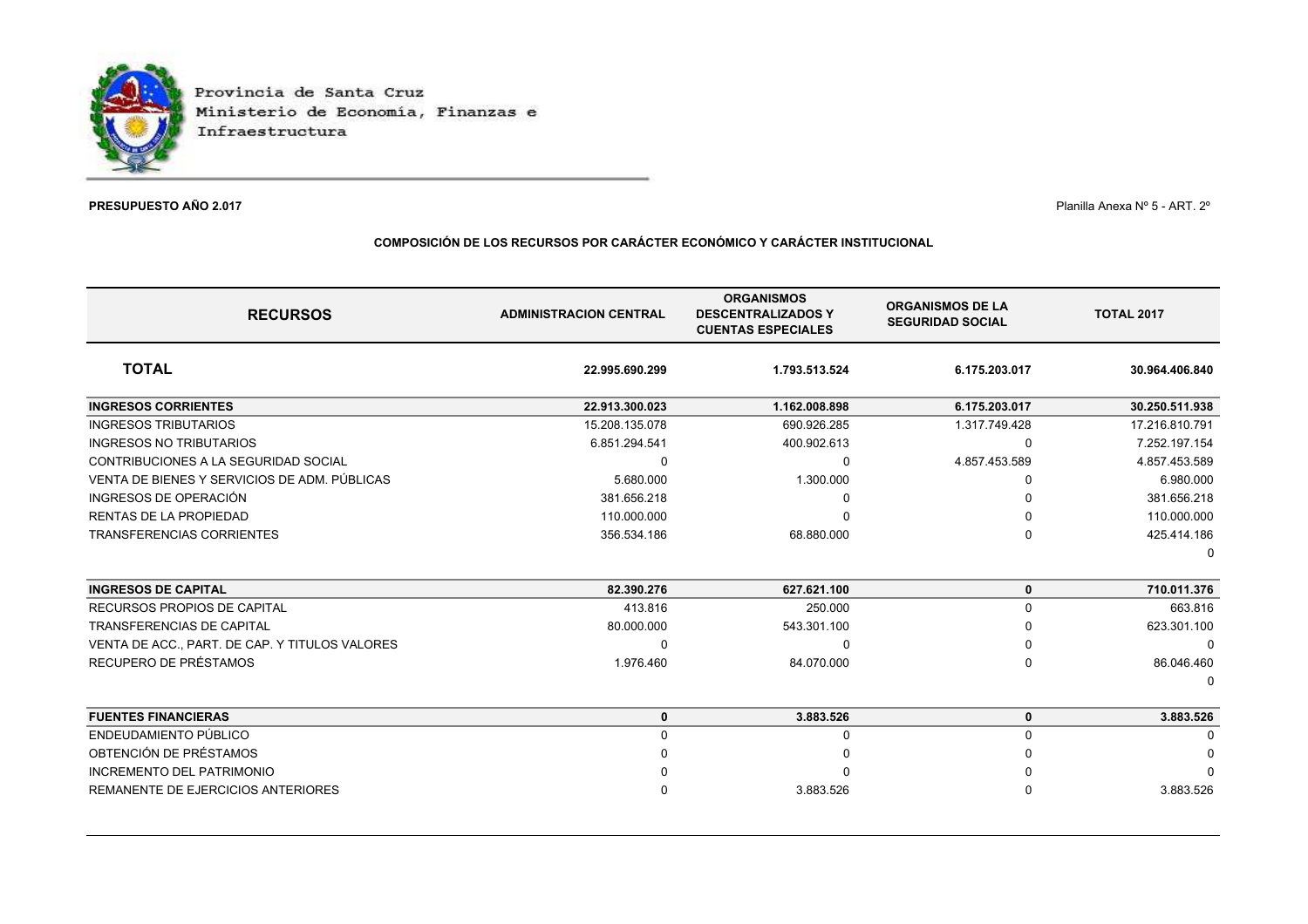

#### **PRESUPUESTO AÑO 2.017**

 $\,$ 7 $\,$ 7 $\,$ 

#### **RECURSOS ADMINISTRACION CENTRAL**

#### **CON AFECTACION ESPECÍFICA**

| Jurisdicciones / Recursos                    | <b>Ingresos Tributarios</b> | Ingresos No<br><b>Tributarios</b> | Contrib. Seg.<br>Social | Venta de Bs. y<br>Ss. de las Adm. | Rentas de la<br>Propiedad | Transf.<br><b>Corrientes</b> | <b>Recursos</b><br>Propios<br><b>Remanentes</b> | <b>Transf. de Capital</b> | Obt. de Prest. Inc.<br>de Pasivos | Total 2017    |
|----------------------------------------------|-----------------------------|-----------------------------------|-------------------------|-----------------------------------|---------------------------|------------------------------|-------------------------------------------------|---------------------------|-----------------------------------|---------------|
| <b>TOTAL</b>                                 | 3.826.891.397               | 832.924.143                       | 0                       | $\mathbf{0}$                      | 169.115.856               | 308.294.186                  |                                                 | 159.990.330<br>0          | 0                                 | 5.297.215.912 |
| GOBERNACIÓN                                  |                             |                                   |                         |                                   |                           |                              |                                                 |                           |                                   |               |
| FISCALÍA DE ESTADO                           |                             |                                   |                         |                                   |                           |                              |                                                 |                           |                                   |               |
| PODER JUDICIAL                               |                             |                                   |                         |                                   |                           |                              |                                                 |                           |                                   |               |
| CONSEJO DE LA MAGISTRATURA                   |                             |                                   |                         |                                   |                           |                              |                                                 |                           |                                   |               |
| TRIBUNAL DE CUENTAS                          |                             |                                   |                         |                                   |                           |                              |                                                 |                           |                                   |               |
| MINISTERIO DE GOBIERNO                       |                             | 9.504.314                         |                         |                                   |                           |                              |                                                 |                           |                                   | 9.504.314     |
| JEFATURA DE POLICÍA                          |                             |                                   |                         |                                   |                           |                              |                                                 |                           |                                   |               |
| MINISTERIO DE ECONOMÍA, FINANZAS E INFRAEST. |                             |                                   |                         |                                   |                           |                              |                                                 |                           |                                   |               |
| CONSEJO AGRARIO PROVINCIAL                   |                             |                                   |                         |                                   |                           |                              |                                                 |                           |                                   |               |
| CONSEJO PROVINCIAL DE EDUCACIÓN              | 812.500.000                 |                                   |                         |                                   |                           | 296.862.362                  |                                                 |                           |                                   | 1.109.362.362 |
| MINISTERIO DE DESARROLLO SOCIAL              |                             | 1.500.000                         |                         |                                   | 84.557.928                | 11.431.824                   |                                                 |                           |                                   | 97.489.752    |
| MINISTERIO SECRETARIA GRAL. GOBERNACIÓN      |                             |                                   |                         |                                   |                           |                              |                                                 |                           |                                   |               |
| CASA DE SANTA CRUZ                           |                             |                                   |                         |                                   |                           |                              |                                                 |                           |                                   |               |
| TRIBUNAL DE DISCIPLINA                       |                             |                                   |                         |                                   |                           |                              |                                                 |                           |                                   |               |
| HONORABLE CÁMARA DE DIPUTADOS                |                             |                                   |                         |                                   |                           |                              |                                                 |                           |                                   |               |
| MINISTERIO DE LA PRODUCCIÓN COM E IND        |                             | 383.096.588                       |                         |                                   |                           |                              |                                                 |                           |                                   | 383.096.588   |
| JEFATURA DE GABINETE                         |                             | 6.552.472                         |                         |                                   |                           |                              |                                                 |                           |                                   | 6.552.472     |
| MINISTERIO DE SALUD Y AMBIENTE               |                             |                                   |                         |                                   | 84.557.928                |                              |                                                 |                           |                                   | 84.557.928    |
| OBLIGACIONES A/C. DEL TESORO                 | 3.014.391.397               | 432.270.769                       |                         |                                   |                           |                              |                                                 | 159.990.330               |                                   | 3.606.652.496 |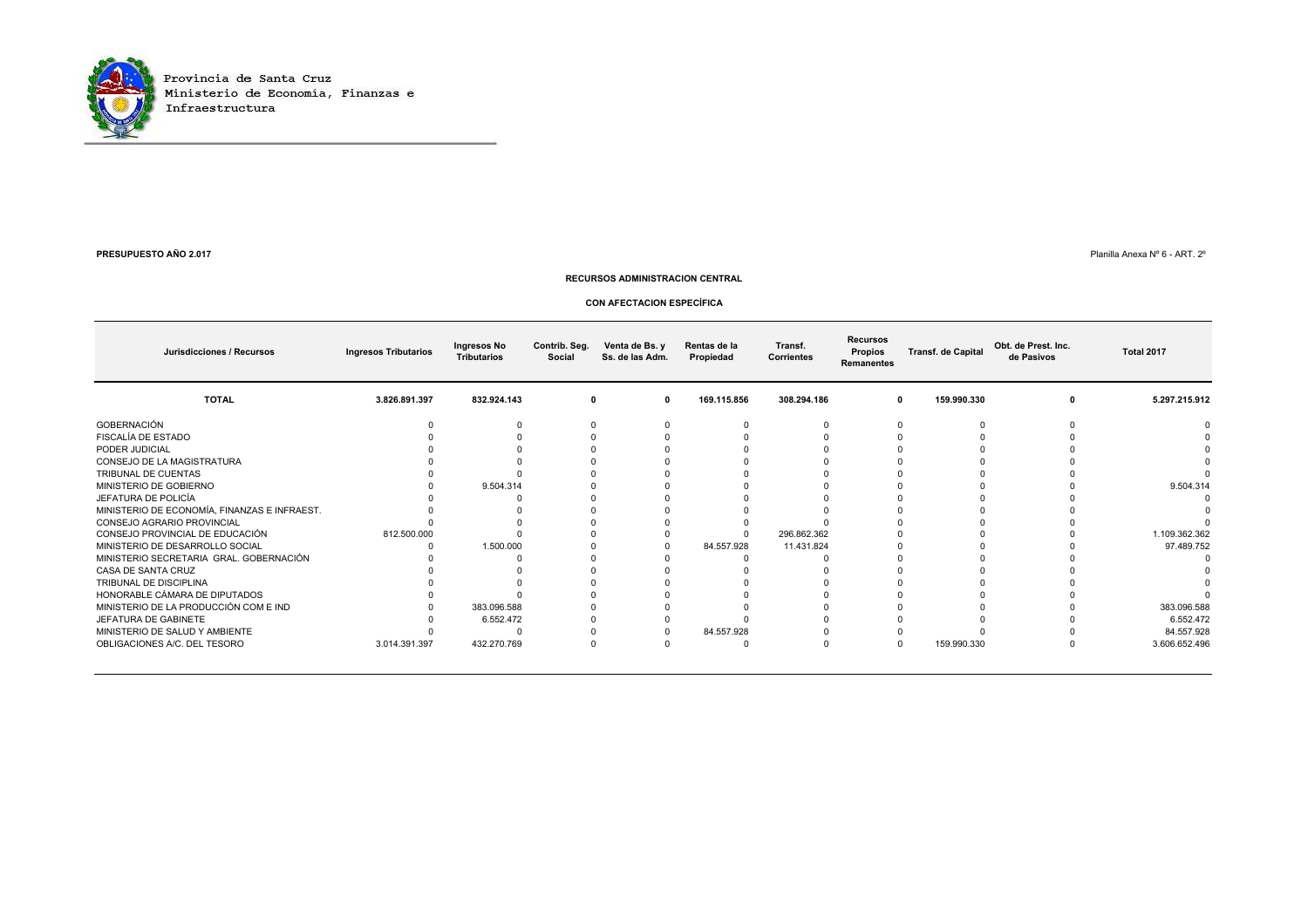

Ministerio de Economía, Finanzas e

**PRESUPUESTO AÑO 2.017**

Planilla Anexa Nº 7 - ART. 2º

#### **RECURSOS DE LOS ORG. DESCENTRALIZADOS Y CTAS. ESPECIALES**

#### **CON AFECTACIÓN ESPECÍFICA**

| Jurisdicciones / Recursos    | Ingresos<br><b>Tributarios</b> | Ingresos No<br><b>Tributarios</b> | Contrib. Seg.<br>Social  | Venta de Bs. y Ss.<br>de las Adm. | Rentas de la<br>Propiedad | <b>Transf. Corrientes</b> | <b>Recursos Propios</b><br>de Capital | <b>Transf. de Capital</b> | Dismin. de la<br>Inversion<br><b>Financiera</b> | Obt. de Prest. Inc.<br>de Pasivos | Remanente Ej.<br>Anteriores | <b>Total 2017</b>        |
|------------------------------|--------------------------------|-----------------------------------|--------------------------|-----------------------------------|---------------------------|---------------------------|---------------------------------------|---------------------------|-------------------------------------------------|-----------------------------------|-----------------------------|--------------------------|
| <b>TOTAL</b>                 | 690.926.285                    | 400.902.613                       | $\sim$                   | 1.300.000                         | $\overline{\phantom{a}}$  | 68.880.000                | 31.370.000                            | 373.310.770               | 84.070.000                                      | $\sim$                            | 3.883.526                   | 1.654.643.194            |
| ESCRIBANÍA MAYOR DE GOBIERNO | $\sim$                         | $\sim$                            | $\sim$                   | 1.200.000                         | $\sim$                    | $\overline{\phantom{0}}$  | $\sim$                                | $\sim$                    | $\sim$                                          | $\sim$                            | $\sim$                      | 1.200.000                |
| FONDO DEL PODER JUDICIAL     | $\sim$                         | 61.349.516                        | $\sim$                   | $\sim$                            | $\overline{\phantom{a}}$  | $\sim$                    | $\overline{\phantom{a}}$              | $\sim$                    | $\sim$                                          |                                   | $\sim$                      | 61.349.516               |
| P.RE.P.A.P.                  |                                | $\sim$                            | $\overline{\phantom{a}}$ |                                   | $\sim$                    | $\sim$                    | $\overline{\phantom{a}}$              | $\sim$                    | $\sim$                                          | $\sim$                            | $\sim$                      | - 4                      |
| A.G.V.P.                     | 141.917.500                    | 12.000.000                        | $\sim$                   | 100.000                           | $\sim$                    | 68.880.000                | 31.120.000                            | $\overline{\phantom{a}}$  | $\overline{\phantom{a}}$                        | $\sim$                            | $\sim$                      | 254.017.500              |
| I.D.U.V.                     | 432.134.000                    | 80.000                            | $\sim$                   | $\sim$                            | $\sim$                    | $\sim$                    | 250.000                               | 373.310.770               | 84.070.000                                      | $\sim$                            | $\sim$                      | 889.844.770              |
| U.E.P.                       |                                | $\overline{\phantom{a}}$          | $\overline{\phantom{a}}$ | $\sim$                            | $\sim$                    | $\sim$                    | $\sim$                                | $\sim$                    | $\overline{\phantom{a}}$                        | $\sim$                            | $\sim$                      | $\overline{\phantom{a}}$ |
| U.E.P.A.O.M.R.E.E.           |                                | 193.650.335                       | $\overline{\phantom{a}}$ | $\sim$                            | $\overline{\phantom{a}}$  | $\overline{\phantom{a}}$  | $\overline{\phantom{a}}$              | $\overline{\phantom{a}}$  | $\overline{\phantom{a}}$                        | $\sim$                            | $\sim$                      | 193.650.335              |
| ARANCELAMIENTO HOSPITALARIO  | $\sim$                         | 74.510.044                        | $\sim$                   | $\sim$                            | $\sim$                    | $\sim$                    | $\sim$                                | $\sim$                    | $\sim$                                          | $\sim$                            | $\overline{\phantom{a}}$    | 74.510.044               |
| FONDO PROV. DE PESCA         | 6.500.000                      | 213.760                           | $\sim$                   | $\sim$                            | $\sim$                    | $\sim$                    | $\sim$                                | $\sim$                    | $\sim$                                          | $\sim$                            |                             | 6.713.760                |
| Un.E.Po.S.C.                 | $\sim$                         | 44.878.170                        | $\sim$                   | $\sim$                            | $\sim$                    | $\sim$                    | $\sim$                                | $\sim$                    | $\sim$                                          | $\sim$                            | 3.883.526                   | 48.761.696               |
| U.E.P.A.H.R.S.C.             | $\sim$                         | $\sim$                            | $\overline{\phantom{a}}$ | $\sim$                            | $\sim$                    | $\overline{\phantom{a}}$  | $\overline{\phantom{a}}$              | $\overline{\phantom{a}}$  | $\overline{\phantom{a}}$                        | $\sim$                            | $\overline{\phantom{a}}$    | $\sim$                   |
| I.E.S.C.                     | $\sim$                         | 14.220.788                        | $\sim$                   | $\sim$                            | $\sim$                    | $\sim$                    | $\sim$                                | $\sim$                    | $\sim$                                          | $\sim$                            | $\sim$                      | 14.220.788               |
| A.S.I.P                      | 110.374.785                    | $\sim$                            | $\overline{\phantom{0}}$ |                                   | <b>.</b>                  | $\overline{\phantom{a}}$  | $\overline{\phantom{a}}$              | $\overline{\phantom{a}}$  | $\overline{\phantom{a}}$                        |                                   | $\sim$                      | 110.374.785              |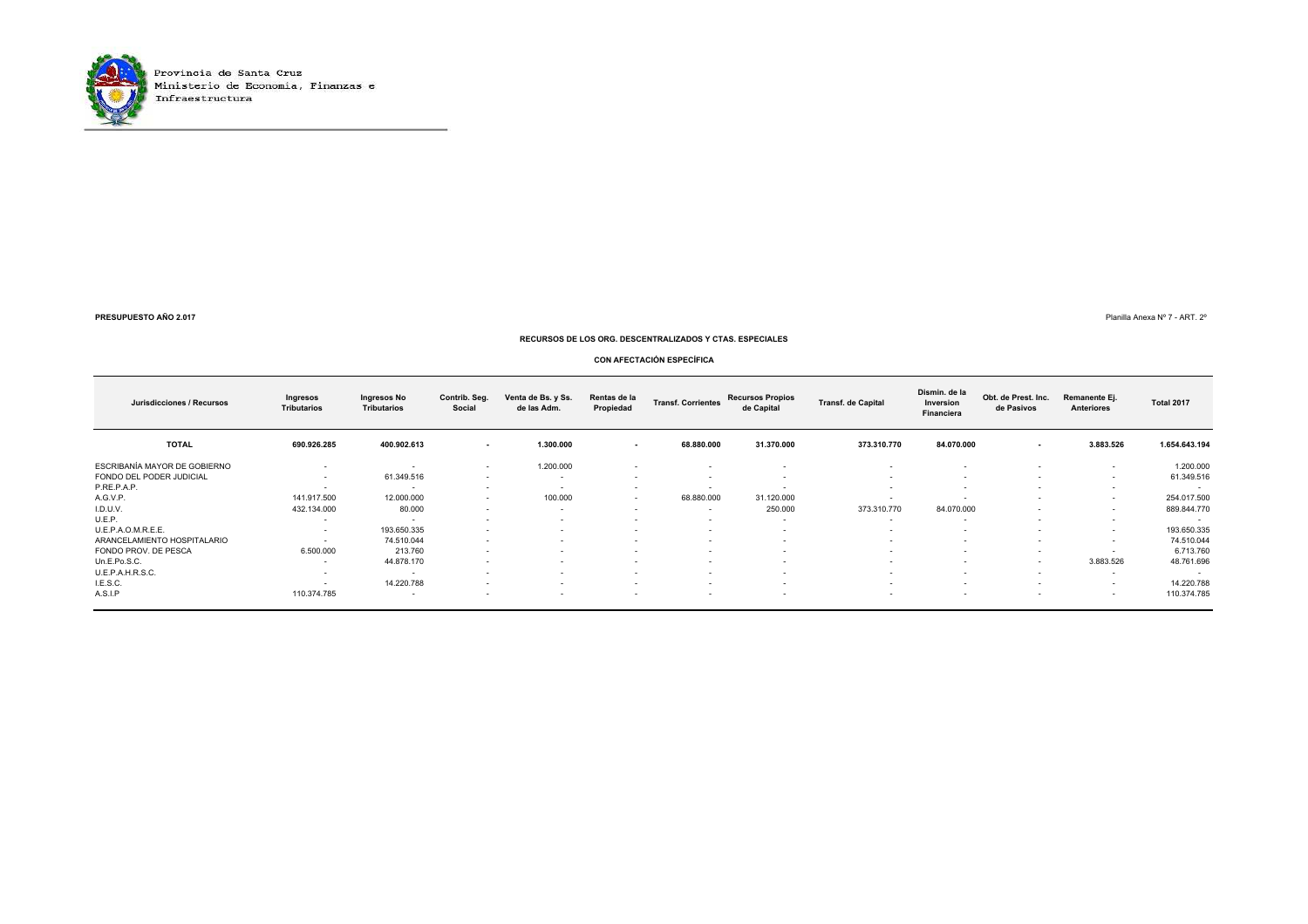

**PRESUPUESTO AÑO 2.017**

 $7$  Planilla Anexa № 8 - ART. 2º

#### **RECURSOS DE LOS ORGANISMOS DE LA SEG. SOCIAL**

#### **CON AFECTACIÓN ESPECÍFICA**

| Jurisdicciones / Recursos         | <b>Ingresos Tributarios</b> | <b>Ingresos No</b><br><b>Tributarios</b> | Contrib. Seg. Social | Venta de Bs. y Ss.<br>de las Adm. | Rentas de la<br>Propiedad | <b>Transf. Corrientes</b> | <b>Recursos Propios</b><br>de Capital | <b>Transf. de Capital</b> | Dismin. de la<br><b>Inversion Financiera</b> | Total 2017    |
|-----------------------------------|-----------------------------|------------------------------------------|----------------------|-----------------------------------|---------------------------|---------------------------|---------------------------------------|---------------------------|----------------------------------------------|---------------|
| ORGANISMOS DE LA SEGURIDAD SOCIAL | 1.317.749.428               |                                          | 4.857.453.589<br>0   |                                   |                           | $\mathbf{0}$<br>0         | 0                                     |                           |                                              | 6.175.203.017 |
| CAJA DE PREVISIÓN SOCIAL          | 1.317.749.428               |                                          | 4.857.453.589        |                                   |                           |                           |                                       | 0                         |                                              | 6.175.203.017 |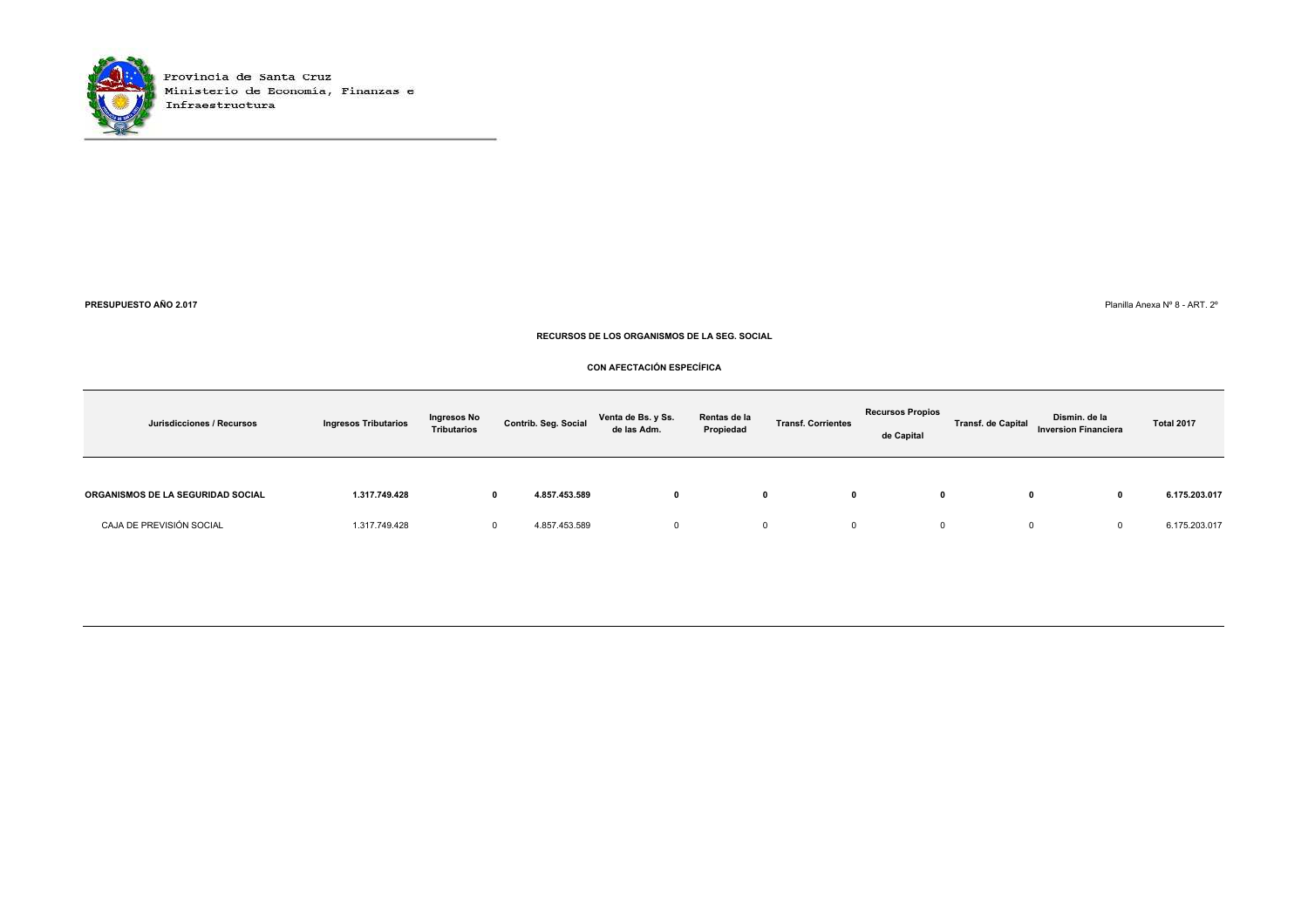

**PRESUPUESTO AÑO 2017** Planilla Anexa Nº 9 - ART. 2º

|                                                                                              |                                                                                  |                                                                                          |                                |                                | DETALLE DE RECURSOS POR RUBRO Y FUENTE DE FINANCIAMIENTO |                                 |                                    |
|----------------------------------------------------------------------------------------------|----------------------------------------------------------------------------------|------------------------------------------------------------------------------------------|--------------------------------|--------------------------------|----------------------------------------------------------|---------------------------------|------------------------------------|
|                                                                                              |                                                                                  | <b>RECURSOS</b>                                                                          | <b>TESORO PROVINCIAL</b>       | <b>RECURSOS PROPIOS</b>        | FDOS. PROV. CON AFEC. ESPECIFICA                         | FDOS. NAC. CON AFEC. ESPECIFICA | <b>TOTAL GENERAL</b>               |
|                                                                                              |                                                                                  |                                                                                          |                                |                                |                                                          |                                 |                                    |
|                                                                                              |                                                                                  | <b>TOTAL</b>                                                                             | 21.237.623.001                 | 5.858.119.954                  | 2.104.259.699                                            | 2.055.404.186                   | 31.255.406.840                     |
|                                                                                              |                                                                                  | <b>INGRESOS CORRIENTES</b>                                                               | 20.944.232.725                 | 5.759.916.428                  | 2.104.259.699                                            | 1.442.103.086                   | 30.250.511.938                     |
|                                                                                              |                                                                                  | <b>INGRESOS TRIBUTARIOS</b>                                                              | 14.543.579.506                 | 683.348.955                    | 914.633.430                                              | 1.075.248.900                   | 17.216.810.791                     |
| $\overline{1}$<br>$\mathbf{1}$<br>$\mathbf{1}$                                               |                                                                                  | De Origen Provincial<br>Ingresos Brutos                                                  | 6.103.819.317<br>5.765.011.856 | 109.297.455<br>103.231.052     | 32.452.119<br>30.674.370                                 |                                 | 6.245.568.891<br>5.898.917.278     |
| 1 <sub>2</sub><br>$\mathbf{1}$                                                               |                                                                                  | Sellos                                                                                   | 330.811.809                    | 5.923.674                      | 1.760.177                                                |                                 | 338.495.660                        |
| $\mathbf{1}$<br>$\mathbf{1}$<br>$1 \quad 1 \quad 5$                                          | $\overline{\mathbf{3}}$<br>$\overline{1}$                                        | Inmobiliario Rural<br>Impuesto a las Rifas                                               | 4.693.159<br>3.302.493         | 83.593<br>59.136               | 17.572                                                   |                                 | 4.776.752<br>3.379.201             |
| $1 \quad 1 \quad 5$                                                                          |                                                                                  | Otro Impuestos                                                                           |                                |                                | $\overline{\phantom{a}}$                                 |                                 |                                    |
| $\overline{1}$<br>$\overline{2}$                                                             |                                                                                  | De Origen Nacional                                                                       | 8.439.760.189                  | 574.051.500                    | 882.181.311                                              | 1.075.248.900                   | 10.971.241.900                     |
| $\overline{1}$<br>$\overline{2}$                                                             | $\overline{1}$                                                                   | Coparticipación Federal -Ley 23.548-                                                     | 7.137.648.789                  |                                | 882.181.311                                              |                                 | 8.019.830.100                      |
| $\overline{1}$<br>2 2<br>$\overline{2}$                                                      | 3                                                                                | Financiamiento Educativo (Ley 26.075)<br>Transf. Servicios -Ley 24.049-                  | 8.499.600                      |                                |                                                          | 812.500.000                     | 812.500.000<br>8.499.600           |
| $\overline{2}$                                                                               | $\overline{4}$                                                                   | POSOCO-PROSONU                                                                           |                                |                                |                                                          | 1.500.000                       | 1.500.000                          |
| $\overline{\mathbf{2}}$<br>$\overline{2}$                                                    | 6<br>$\overline{7}$                                                              | Fdo. Desequi. Fiscal -Ley 24.130-<br>Imp. Gcias. Obras infraestructura (L 24073 Art. 40) | 36.000.000                     |                                |                                                          | 185.157.900                     | 36.000.000<br>185.157.900          |
| $\overline{2}$                                                                               | -8                                                                               | Excedente Fdo. Conourbano Bonaerense L. 24621                                            | 1 071 729 000                  |                                |                                                          | $\sim$                          | 1.071.729.000                      |
| 2 9<br>2 10<br>$\overline{1}$                                                                |                                                                                  | Reg. Simpl. Peq. Contribuyentes -Ley 25.067-<br>S. Fija Gan. Ley 24699 Art. 5° inc) C    | 40.212.600<br>6.885.600        |                                |                                                          |                                 | 40.212.600<br>6.885.600            |
| 2 11                                                                                         |                                                                                  | Seg. Social IVA                                                                          |                                |                                |                                                          | 61.004.400                      | 61.004.400                         |
| 2 12<br>2 13                                                                                 |                                                                                  | Seg. Social Bs. Personales (L 24699 Art. 4)<br>Obras Infraes. - Ley 23966 Art. 19-       | 43.775.000                     |                                |                                                          | 8.586.600                       | 8.586.600<br>43.775.000            |
| 2 14<br>$\mathbf{1}$                                                                         |                                                                                  | Coparticipación Vial                                                                     | $\sim$                         | 141.917.500                    |                                                          |                                 | 141.917.500                        |
| 2 15<br>$\mathbf{1}$<br>2 18<br>$\mathbf{1}$                                                 |                                                                                  | FO.NA.VI.<br>Bs. Personales -Ley 23966 Art. 30-                                          | 95.009.600                     | 432.134.000                    |                                                          | $\sim$                          | 432.134.000<br>95,009.600          |
| $1 \t2 \t21$                                                                                 |                                                                                  | FO.NA.PE.                                                                                | $\sim$                         |                                |                                                          | 6.500.000                       | 6.500.000                          |
|                                                                                              |                                                                                  | Devolución 15%                                                                           | $\sim$                         | ×                              |                                                          |                                 |                                    |
|                                                                                              |                                                                                  | INGRESOS NO TRIBUTARIOS                                                                  | 6.013.872.857                  | 219.013.884                    | 1.019.310.413                                            |                                 | 7.252.197.154                      |
| $\overline{2}$<br>$\overline{\mathbf{2}}$<br>$\mathbf{1}$                                    |                                                                                  | Regalias<br>Regalías de Petróleo                                                         | 5.463.188.620<br>4.275.529.040 |                                | 991.822.567<br>838.740.147                               |                                 | 6.455.011.187<br>5.114.269.187     |
| $\mathbf{2}$<br>$1 \quad 2$                                                                  |                                                                                  | Regalías de Gas                                                                          | 704.112.640                    |                                | 138.127.360                                              |                                 | 842.240.000                        |
| $2 \quad 1 \quad 3$                                                                          |                                                                                  | Regalías Mineras                                                                         | 483.546.940                    | ×,                             | 14.955.060                                               |                                 | 498.502.000                        |
| $2 \overline{2}$                                                                             |                                                                                  | Tasas y Tarifas                                                                          | 64.275.253                     | 194.092.310                    |                                                          |                                 | 258.367.563                        |
| $\overline{2}$<br>2 1                                                                        |                                                                                  | T. Administrativas<br>* Fdo del Poder Judicial                                           | 49.368.949<br>$\sim$           | 63.489.230<br>61.349.516       |                                                          |                                 | 112.858.179<br>61.349.516          |
|                                                                                              |                                                                                  | *T. IESC                                                                                 | $\sim$                         | 1.300.000                      |                                                          |                                 | 1.300.000                          |
|                                                                                              |                                                                                  | * Mineria                                                                                | 2.225.000                      |                                |                                                          |                                 | 2.225.000                          |
| $\overline{2}$<br>2 <sub>2</sub>                                                             |                                                                                  | * Rentas<br><b>Tasa Ambiental</b>                                                        | 47.143.949<br>11.230.479       | 839.714<br>200.034             |                                                          |                                 | 47.983.663<br>11.430.513           |
| $\overline{2}$<br>$\overline{2}$                                                             | $\overline{3}$                                                                   | UN.E.PO.S.C.                                                                             | $\sim$                         | 44.878.170                     |                                                          |                                 | 44.878.170                         |
| $\overline{2}$<br>$\overline{2}$<br>$\overline{\mathbf{c}}$<br>$\overline{2}$                | $\overline{4}$<br>5                                                              | A.G.V.P. Permisos de Transito<br>Ley 1476 Pesca                                          | 832.718                        | 11.000.000<br>14.832           |                                                          |                                 | 11.000.000<br>847.550              |
| $\overline{\mathbf{2}}$<br>$\overline{2}$                                                    | 6                                                                                | Min. Interior                                                                            |                                |                                |                                                          |                                 | $\sim$                             |
| $\mathbf 2$<br>$\overline{\mathbf{c}}$<br>$\overline{\mathbf{2}}$<br>$\overline{\mathbf{2}}$ | $\,6\,$<br>$\overline{1}$<br>$\overline{7}$                                      | Registro Civil - R.N.P. Res. 1471/09<br>Consejo Agrario provincial                       | 743.107                        |                                |                                                          |                                 | 743.107                            |
| $\overline{\mathbf{2}}$<br>$\overline{\mathbf{2}}$                                           | $\overline{7}$                                                                   | D.I.P.A.                                                                                 | 487.129                        |                                |                                                          |                                 | 487.129                            |
| $\overline{\mathbf{2}}$<br>$\overline{\mathbf{2}}$<br>$\overline{2}$<br>$\overline{2}$       | $\scriptstyle{7}$<br>$\overline{2}$<br>$\overline{7}$<br>$\overline{\mathbf{3}}$ | Control Sanitario<br>Aforo Leña                                                          | 91.199<br>21.645               |                                |                                                          |                                 | 91.199<br>21.645                   |
| $\overline{2}$<br>$\overline{2}$                                                             | $\overline{4}$<br>-7                                                             | Sanidad Animal                                                                           | 40.045                         |                                |                                                          |                                 | 40.045                             |
| $\overline{\mathbf{2}}$<br>$\overline{2}$                                                    | $\overline{7}$<br>-5                                                             | Laboratorio Lana                                                                         | 20.277                         |                                |                                                          |                                 | 20.277                             |
| $\overline{\mathbf{c}}$<br>$\overline{2}$<br>$\mathbf 2$<br>$\overline{2}$                   | $\overline{7}$<br>6<br>$\overline{7}$<br>$\overline{7}$                          | Caza Silvestre (Dirección de fauna)<br>Otros C.A.P.                                      | 11.846<br>70.966               |                                |                                                          |                                 | 11.846<br>70.966                   |
| $\overline{2}$<br>$\overline{\mathbf{c}}$                                                    | 8                                                                                | Fondo Provincial de Pesca                                                                | $\overline{\phantom{a}}$       |                                |                                                          |                                 |                                    |
| $\overline{2}$<br>$\overline{2}$<br>$\mathbf{2}$<br>2 <sub>10</sub>                          | 9                                                                                | Arancelamiento Hospitalario<br>PREPAP                                                    |                                | 74.510.044                     |                                                          |                                 | 74.510.044<br>$\sim$               |
| $\frac{2}{2}$<br>2 11                                                                        |                                                                                  | UEP                                                                                      |                                |                                |                                                          |                                 |                                    |
| 2 <sub>13</sub>                                                                              |                                                                                  | Tasa Aeropuerto El Calafate                                                              | 2.100.000                      |                                |                                                          |                                 | 2.100.000                          |
| $\frac{2}{2}$<br>$\mathbf{3}$                                                                |                                                                                  | Multas                                                                                   | 22 332 422                     | 3.000.000                      | 5 349 760                                                |                                 | 30.682.182                         |
| $\overline{\mathbf{3}}$<br>$\mathbf 2$<br>$\overline{\mathbf{3}}$                            | $\overline{1}$<br>$\overline{2}$                                                 | Multas Subsecretaria de Trabajo<br>Multas Dirección Provincial de Transporte             | 20.544.000<br>1.764.922        |                                | 5.136.000                                                |                                 | 25.680.000<br>1.764.922            |
| $\overline{\mathbf{2}}$<br>$\overline{\mathbf{3}}$                                           | $\overline{\mathbf{3}}$                                                          | Multas A.G.V.P.                                                                          | $\overline{\phantom{a}}$       | 1.000.000                      | $\cdot$<br>÷.                                            |                                 | 1.000.000                          |
| $\overline{\mathbf{3}}$<br>$\overline{2}$<br>$\mathbf{2}$<br>$^{\rm 3}$                      | $\overline{4}$<br>5                                                              | Multas Fondo Provincial de Pesca<br>Multas Fdo. Revegetación                             | $\sim$<br>$\sim$               | $\sim$                         | 213.760                                                  |                                 | 213.760                            |
| $\overline{2}$<br>$\overline{\mathbf{3}}$                                                    | 6                                                                                | Multas IESC Ley 3117                                                                     |                                | 2.000.000                      | ٠<br>×                                                   |                                 | 2.000.000                          |
| $\overline{2}$<br>$\overline{\mathbf{3}}$                                                    | -7                                                                               | Multas Dirección Provincial de Comercio                                                  | 23.500                         |                                |                                                          |                                 | 23.500                             |
| $2 \quad 3 \quad 8$                                                                          |                                                                                  | Mulras de Minería                                                                        |                                |                                | ×                                                        |                                 |                                    |
| $\overline{2}$<br>$\overline{4}$                                                             |                                                                                  | Canones                                                                                  | 464.076.562                    | 21.841.574                     | 22.138.086                                               |                                 | 508.056.222                        |
| $\overline{2}$<br>$\overline{4}$<br>$2 \quad 4$                                              | $\overline{2}$                                                                   | Canon Minero / Per.<br>Secretaria de Turismo                                             | 16.497.000                     |                                |                                                          |                                 | 16.497.000                         |
| $\overline{4}$<br>$\overline{2}$                                                             | 3                                                                                | Canon Agua Pública                                                                       | 120.960.000                    |                                |                                                          |                                 | 120.960.000                        |
| $\overline{2}$<br>$\overline{4}$<br>$\overline{4}$<br>$\overline{2}$                         | $\overline{4}$<br>5                                                              | Fondo Provincial de Pesca -Canon-<br>Canon Vigiladores e Inst. y Explot. Term.           | 491.400                        |                                |                                                          |                                 | 491.400                            |
| $\overline{\mathbf{2}}$<br>$\overline{4}$                                                    | 6                                                                                | Canon Hidrocarburifero                                                                   | 97.108.728                     |                                |                                                          |                                 | 97.108.728                         |
| $\overline{2}$<br>$\overline{4}$<br>$\overline{4}$<br>$\overline{\mathbf{c}}$                | $\overline{7}$<br>8                                                              | Fondo Catastral<br>Canon de Producción                                                   | 203.472.394                    |                                | 15.315.126                                               |                                 | 218.787.520                        |
| $\overline{\mathbf{2}}$<br>$\overline{4}$                                                    | 8<br>$\overline{1}$                                                              | - Ley N° 3117                                                                            | 203.472.394                    |                                | 15.315.126                                               |                                 | 218.787.520                        |
| $\overline{2}$<br>48<br>$\overline{2}$<br>$\overline{4}$                                     | $\overline{2}$<br>9                                                              | - Ley N° 3009<br>Canon Prórroga Ley 3117                                                 | $\sim$                         |                                | $\sim$                                                   |                                 | $\sim$                             |
| 2, 4, 10                                                                                     |                                                                                  | Canon Renta Extraordinaria Ley 3117                                                      | 25.197.040                     |                                | 4 942 960                                                |                                 | 30.140.000                         |
| 2 4 11                                                                                       |                                                                                  | Cánon por Servidumbre Ley 3117                                                           |                                |                                | 1.880.000                                                |                                 |                                    |
| $\overline{2}$<br>4 12<br>2 4 13                                                             |                                                                                  | Fondo Tecnológico Productivo<br>Fondo Infraestructura Ley 3117                           |                                |                                |                                                          |                                 | 1.880.000                          |
| $2 \qquad 4 \quad 14$                                                                        | $\overline{1}$                                                                   | Fondo Fortalecimiento I.E.S.C.                                                           |                                | 5.460.394                      | ÷.                                                       |                                 | 5.460.394                          |
| 2 4 14<br>$\overline{\mathbf{2}}$<br>4 14                                                    | $\overline{2}$<br>$\overline{\mathbf{3}}$                                        | Fondo Fortalecimiento Sec. Trabajo y SS<br>Fondo Fortalecimiento -Sub. Medio Ambiente    |                                | 2.184.157<br>3.276.236         |                                                          |                                 | 2.184.157<br>3.276.236             |
| $2 \quad 4 \quad 15$                                                                         | $\overline{1}$                                                                   | Fondo Capacitación I.E.S.C.                                                              |                                | 5.460.394                      |                                                          |                                 | 5.460.394                          |
| 2 4 15 2<br>$2$ 4 15 3                                                                       |                                                                                  | Fondo Capacitación Sec. Trabajo y SS<br>Fondo Capacitación Sub. Medio Ambiente           |                                | 2.184.157<br>3.276.236         |                                                          |                                 | 2.184.157<br>3.276.236             |
| $2 \qquad 4 \quad 16$                                                                        |                                                                                  | Canon de Cateo                                                                           | 350.000                        |                                |                                                          |                                 | 350.000                            |
| 2 <sub>5</sub>                                                                               |                                                                                  | Alquileres                                                                               |                                |                                |                                                          |                                 |                                    |
|                                                                                              |                                                                                  |                                                                                          |                                |                                |                                                          |                                 |                                    |
| $2 \quad 6$<br>$2 \quad 6$                                                                   | $\overline{1}$                                                                   | Otros No Tributarios<br>IESC - Auditoria y Control                                       |                                | 80.000                         |                                                          |                                 | 80.000                             |
| $2 \quad 6 \quad 2$                                                                          |                                                                                  | Iduv                                                                                     |                                | 80.000                         |                                                          |                                 | 80.000                             |
|                                                                                              |                                                                                  | CONTRIBUCIONES A LA SEGURIDAD SOCIAL                                                     |                                | 4.857.453.589                  |                                                          |                                 | 4.857.453.589                      |
| $\frac{3}{2}$<br>$\frac{3}{3}$<br>$\overline{2}$                                             |                                                                                  | Contribuciones a la Seguridad Social                                                     |                                | 4.857.453.589                  |                                                          |                                 | 4.857.453.589                      |
| $3 \quad 1 \quad 1$                                                                          |                                                                                  | Caja de Servicios Sociales                                                               |                                |                                |                                                          |                                 |                                    |
| $3 \qquad 1 \qquad 2$<br>$3 \quad 1 \quad 2 \quad 1$                                         |                                                                                  | Caja de Previsión Social<br>Contribuciones a la CPS                                      |                                | 4.857.453.589<br>2.574.450.402 |                                                          |                                 | 4.857.453.589<br>2.574.450.402     |
| $3 \quad 1 \quad 2 \quad 2$                                                                  |                                                                                  | Aportes a la CPS                                                                         |                                | 2.283.003.187                  |                                                          |                                 | 2.283.003.187                      |
|                                                                                              |                                                                                  | VENTA DE BIENES Y SERVICIOS DE ADM. PUBLICAS                                             | 5.680.000                      | 100.000                        | 1.200.000                                                |                                 | 6.980.000                          |
| $\frac{4}{4}$<br>$\overline{1}$                                                              |                                                                                  | Policía Adicional                                                                        | 5.680.000                      |                                |                                                          |                                 | 5.680.000                          |
| $\begin{array}{ccc} 4 & 2 \\ 4 & 3 \end{array}$                                              |                                                                                  | Boletín Oficial<br>Fondos de Publicidad LU 14                                            |                                |                                |                                                          |                                 | $\overline{\phantom{a}}$<br>$\sim$ |
| $\overline{4}$<br>$\overline{4}$                                                             |                                                                                  | Canal 9 Publicidad                                                                       |                                |                                |                                                          |                                 |                                    |
| $\overline{4}$<br>$\mathbf 5$<br>5                                                           | $\overline{1}$                                                                   | A.G.V.P.<br>Alquiler de Máquinas y Servicios                                             |                                | 100,000                        |                                                          |                                 | 100.000<br>100.000                 |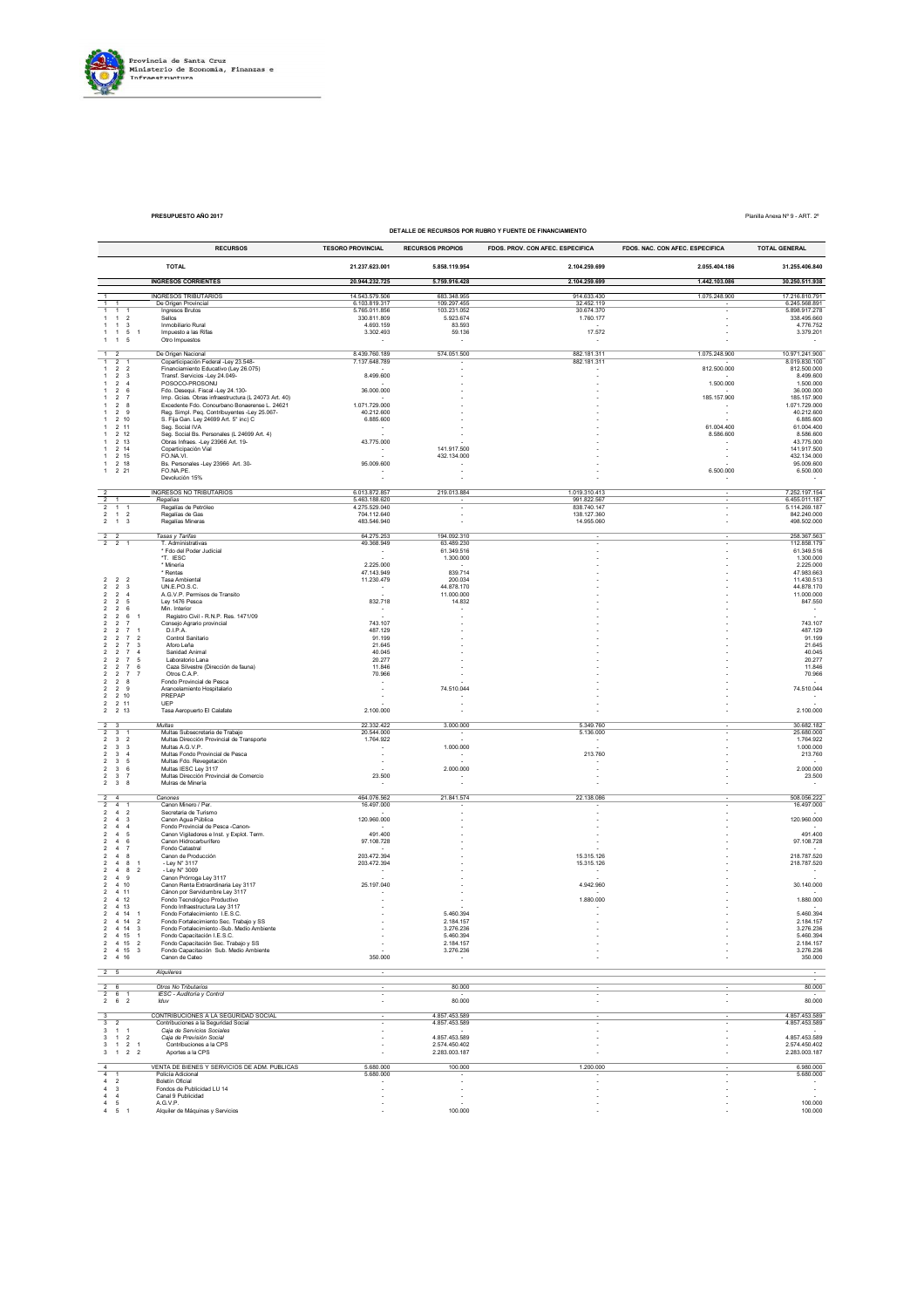

#### **DETALLE DE RECURSOS POR RUBRO Y FUENTE DE FINANCIAMIENTO**

|                                                                                                                             | <b>RECURSOS</b>                                                                                                          | <b>TESORO PROVINCIAL</b>   | <b>RECURSOS PROPIOS</b> | FDOS. PROV. CON AFEC. ESPECIFICA | FDOS. NAC. CON AFEC. ESPECIFICA | <b>TOTAL GENERAL</b>       |
|-----------------------------------------------------------------------------------------------------------------------------|--------------------------------------------------------------------------------------------------------------------------|----------------------------|-------------------------|----------------------------------|---------------------------------|----------------------------|
| $\overline{4}$<br>5<br>$\overline{2}$<br>4<br>6<br>4 97                                                                     | A.G.V.P. Trabajos de Laboratorio<br>Escribanía Mayor de Gobierno Honorarios<br>Vta. de Bs. Y Ss. De las Administraciones |                            |                         | 1.200.000                        |                                 | 1.200.000                  |
| 5                                                                                                                           | <b>INGRESOS DE OPERACIÓN</b>                                                                                             | 212.540.362                |                         | 169.115.856                      |                                 | 381.656.218                |
| 5<br>$\mathbf{1}$<br>5<br>$\overline{2}$                                                                                    | Servicios Públicos S.E.<br>Fomicruz S.E.                                                                                 | 212.540.362                |                         | ÷.                               |                                 | 212.540.362                |
| 5<br>$\mathsf 3$<br>$\mathbf 5$<br>$\overline{4}$                                                                           | I.S.P.R.O<br>L.O.A.S                                                                                                     | ÷                          |                         | 35.509.500<br>133.606.356        |                                 | 35.509.500<br>133.606.356  |
| 6<br>$6\overline{6}$                                                                                                        | RENTAS DE LA PROPIEDAD<br>Dividendos Bco. Santa Cruz S.A.                                                                | 110.000.000<br>110.000.000 |                         |                                  |                                 | 110.000.000<br>110.000.000 |
| 6<br>3<br>$\mathsf 3$<br>6<br>$\overline{1}$                                                                                | Intereses<br>Intereses de depósitos                                                                                      |                            |                         |                                  |                                 |                            |
| 6<br>3<br>3<br>6<br>3<br>$\overline{4}$                                                                                     | Int. Dto. 393/05 (PCR)<br>Intereses por Plazo Fijo                                                                       |                            |                         |                                  |                                 |                            |
| 5<br>6<br>3<br>6<br>$\overline{4}$                                                                                          | Intereses de LEBAC<br>Intereses Prov. Ten. Activos Financieros                                                           |                            |                         |                                  |                                 |                            |
| 6<br>5                                                                                                                      | Rec. Prov. Ten. Activos Financieros                                                                                      |                            |                         |                                  |                                 |                            |
| $\overline{7}$                                                                                                              | TRANSFERENCIAS CORRIENTES<br>Del Sector Externo                                                                          | 58.560.000                 |                         |                                  | 366.854.186                     | 425.414.186                |
| 7<br>$\overline{2}$<br>$\overline{7}$<br>$\overline{\mathbf{2}}$<br>$\overline{1}$                                          | Del Sector Nacional<br>Aportes No Reintegrables                                                                          | 58,560,000                 |                         |                                  | 366.854.186                     | 425.414.186<br>425.414.186 |
| $\overline{2}$<br>$\overline{a}$<br>$\overline{2}$                                                                          | Pacto Fiscal<br>Fdo. Nac. Incentivo Docente                                                                              | 18.000.000                 |                         |                                  | 296.862.362                     | 18.000.000<br>296.862.362  |
| $\overline{\mathbf{3}}$<br>$\overline{2}$<br>$\mathbf{1}$<br>$\overline{2}$<br>$\sqrt{4}$<br>$\overline{7}$<br>$\mathbf{1}$ | Programas educativos nacionales<br>ANSES                                                                                 | $\overline{\phantom{a}}$   |                         |                                  |                                 | $\sim$                     |
| $\overline{2}$<br>- 5<br>-1<br>$\overline{2}$<br>- 6<br>-1                                                                  | Ingresos 13%<br>Programas sociales Ministerio de Salud                                                                   | 40.560.000                 |                         |                                  |                                 | 40.560.000                 |
| $\overline{7}$<br>$\overline{2}$<br>$\overline{1}$<br>23<br>$\overline{7}$<br>$\overline{2}$<br>$\overline{1}$<br>9         | Ministerio de Desarrollo Social<br>Fondo de Desarrollo Minero                                                            |                            |                         |                                  | 11.431.824                      | 11.431.824                 |
| $\sqrt{2}$<br>10<br>$\overline{7}$<br>$\mathbf{1}$<br>$\overline{2}$<br>$\overline{1}$<br>11                                | Dir. de Ciencia y Tecnología<br>Aportes del Tesoro Nacional                                                              |                            |                         |                                  | 58.560.000                      | 58.560.000                 |
| $\overline{4}$<br>$\sqrt{4}$<br>$\sqrt{2}$                                                                                  | Del Sector Privado<br>Ley Nº 3009 - Acuerdo PAE                                                                          |                            |                         |                                  |                                 |                            |
| $\overline{\mathbf{3}}$<br>$\overline{4}$<br>$\overline{4}$<br>$\overline{4}$                                               | Convenio FOMICRUZ S.E.<br><b>Empresas Privadas</b>                                                                       |                            |                         |                                  |                                 | $\overline{\phantom{a}}$   |
| $\overline{7}$<br>$\overline{a}$<br>5                                                                                       | Aportes Reintegrables Empresas Petroleras                                                                                |                            |                         |                                  |                                 |                            |
|                                                                                                                             | <b>INGRESOS DE CAPITAL</b>                                                                                               | 2.390.276                  | 94.320.000              |                                  | 613.301.100                     | 710.011.376                |
|                                                                                                                             | RECURSOS PROPIOS DE CAPITAL                                                                                              | 413.816                    | 250.000                 |                                  |                                 | 663.816                    |
| $\overline{1}$<br>$\overline{1}$                                                                                            | Venta de Pliegos<br>I.D.U.V.                                                                                             | $\overline{\phantom{a}}$   | 250.000<br>250.000      |                                  |                                 | 250.000<br>250.000         |
| $\overline{1}$<br>$\overline{1}$<br>-1<br>$\overline{2}$                                                                    | A.G.V.P.                                                                                                                 | 413.816                    |                         |                                  |                                 | 413.816                    |
| $\overline{1}$<br>$\overline{2}$<br>$\overline{1}$<br>$\overline{\mathbf{2}}$                                               | Venta de Activos Fijos<br>Venta de Edificios e Inmuebles (Tierras fiscales)                                              | 413.816                    |                         |                                  |                                 | 413.816                    |
| $\boldsymbol{2}$<br>$\sqrt{2}$<br>$\mathsf 3$<br>$\mathbf{1}$                                                               | Venta de Maquinarias y Equipos<br>Venta de Muebles<br>Venta de Otros Bienes                                              |                            |                         |                                  |                                 |                            |
| $1 \quad 3$                                                                                                                 | TRANSFERENCIAS DE CAPITAL                                                                                                |                            | 10.000.000              |                                  | 613.301.100                     | $\sim$                     |
| $\frac{2}{2}$                                                                                                               | Del Sector Externo                                                                                                       |                            |                         |                                  |                                 | 623.301.100                |
| $\overline{\mathbf{c}}$<br>$\overline{2}$<br>$\overline{\mathbf{c}}$<br>$\overline{\mathbf{z}}$<br>$\overline{7}$           | Del Sector Nacional<br>Programa de Desarrollo Hab. Techo Digno                                                           |                            | 10.000.000              |                                  | 613.301.100                     | 623.301.100                |
| $\sqrt{2}$<br>$\overline{\mathbf{2}}$<br>5<br>$\overline{\mathbf{2}}$<br>$\overline{\mathbf{2}}$<br>6                       | Programas de Salud<br>Programas Sociales                                                                                 |                            |                         |                                  |                                 |                            |
| $\overline{2}$<br>$\overline{2}$<br>8<br>9<br>$\overline{2}$<br>$\overline{\mathbf{2}}$                                     | Obras por convenio con provincias D.N.V.<br>Programas Educativos Nacionales                                              |                            |                         |                                  |                                 |                            |
| 2 10<br>$\overline{2}$<br>$\overline{2}$<br>2 11                                                                            | Aportes No Reintegrables IDUV<br>Convenio conservación de caminos T.F.O.                                                 |                            |                         |                                  | 80,000,000                      | 80.000.000                 |
| $\overline{\mathbf{c}}$<br>2 12<br>$\overline{2}$<br>2 13                                                                   | Fondo Federal Solidario<br>Otros convenios AGVP                                                                          |                            | 10.000.000              |                                  | 533.301.100                     | 533.301.100<br>10.000.000  |
| $\overline{a}$<br>$\sqrt{4}$                                                                                                | Del sector privado                                                                                                       |                            |                         |                                  |                                 |                            |
| 3<br>$\overline{\mathbf{3}}$<br>$\overline{2}$                                                                              | VENTA DE ACC., PART. DE CAP. Y TTULOS VALORES<br>De empresas o instituciones nacionales                                  |                            |                         |                                  |                                 |                            |
| 3<br>$\frac{2}{2}$<br>$\overline{1}$<br>$\overline{2}$<br>3                                                                 | Rec. Prov. Ten. Activos Financieros<br><b>CVRD</b>                                                                       |                            |                         |                                  |                                 |                            |
| $3\qquad 2\quad 3$<br>5                                                                                                     | Otros<br>RECUPERACIÓN DE PRESTAMOS LARGO PLAZO                                                                           | 1.976.460                  | 84.070.000              |                                  |                                 | 86.046.460                 |
| $\overline{5}$<br>$\,$ 5 $\,$<br>$\mathbf{3}$<br>$\overline{1}$                                                             | Al sector municipal                                                                                                      |                            | 50.000<br>50.000        |                                  |                                 | 50.000<br>50.000           |
| 5<br>$\overline{4}$<br>5                                                                                                    | Recupero Municipios<br>Al sector privado                                                                                 | 1.976.460                  | 84.020.000              |                                  |                                 | 85.996.460                 |
| 5<br>$\overline{4}$<br>$\overline{2}$                                                                                       | Recuperos Planes VS<br>Recuperos Conv. B.P.S.C.                                                                          | $\sim$                     | 84.000.000<br>20.000    |                                  |                                 | 84.000.000<br>20.000       |
| -4<br>5<br>5<br>5<br>$\overline{a}$<br>6<br>5<br>$\overline{a}$                                                             | Recupero IDUV<br>Microemprendimiento Joven<br>Fondo de Desarrollo Provincial (Industrial)                                | 36,870<br>1.680.000        |                         |                                  |                                 | 36.870                     |
|                                                                                                                             | Microemprendimientos Sociales                                                                                            |                            |                         |                                  |                                 | 1.680.000                  |
| $\overline{4}$<br>8<br>9<br>$\overline{4}$<br>5                                                                             | Recupero de Prestamos PROEMSA<br>Línea de Crédito Hipotecario Recupero                                                   | 23.850<br>235.740          |                         |                                  |                                 | 23.850<br>235.740          |
| 4 10<br>5<br>4 11<br>5                                                                                                      | Línea de crédito taxis y remises<br>Recupero El Tehuelche SA                                                             |                            |                         |                                  |                                 |                            |
| 5<br>4 12<br>5<br>5                                                                                                         | Rec. Prov. PCR-Art. IV - Dec. 393/05<br>Reemb. Prest. Convenio Marco IDUV                                                | ٠                          |                         |                                  |                                 |                            |
|                                                                                                                             | <b>FUENTES FINANCIERAS</b>                                                                                               | 291.000.000                | 3.883.526               |                                  |                                 | 294.883.526                |
|                                                                                                                             | ENDEUDAMIENTO PÚBLICO                                                                                                    |                            |                         |                                  |                                 |                            |
|                                                                                                                             | Uso del Crédito<br>OBTENCIÓN DE PRÉSTAMOS                                                                                | 291.000.000                |                         |                                  |                                 | 291.000.000                |
|                                                                                                                             | Del Sector Nacional<br>Del Tesoro Nacional                                                                               | 291.000.000                |                         |                                  |                                 |                            |
| $2 \quad 3$                                                                                                                 | Del Sector Privado                                                                                                       | 291.000.000<br>÷.          |                         |                                  |                                 | 291.000.000                |
| $2 \qquad 3 \qquad 1$                                                                                                       | Adelantos de Regalías                                                                                                    |                            |                         |                                  |                                 | $\overline{\phantom{a}}$   |
| $\overline{\mathbf{3}}$<br>$\overline{\mathbf{3}}$<br>$\mathbf{1}$<br>$3 \qquad 1 \qquad 5$                                 | <b>INCREMENTO DE OTROS PASIVOS</b><br>Incremento de cuentas por pagar<br>AGVP - F.F.F.I.R.                               |                            |                         | ×                                |                                 |                            |
| $3 \quad 1 \quad 6$                                                                                                         | UNEPOSC                                                                                                                  |                            |                         |                                  |                                 |                            |
| $3 \qquad 1 \qquad 7$                                                                                                       | Obligaciones a cargo del Tesoro - F.F.F.I.R.<br>INCREMENTO DEL PATRIMONIO                                                |                            |                         |                                  |                                 |                            |
| $\overline{4}$<br>$\overline{5}$                                                                                            | REMANENTE DE EJERCICIOS ANTERIORES                                                                                       |                            | 3.883.526               |                                  |                                 | 3.883.526                  |
| $\overline{5}$                                                                                                              | Recursos de ejercicios anteriores<br>*IDUV Fondo Federal Solidario                                                       |                            | 3.883.526               |                                  |                                 | 3.883.526                  |
|                                                                                                                             | * UNEPOSC<br>* VARIOS                                                                                                    |                            | 3.883.526               |                                  |                                 | 3.883.526                  |
|                                                                                                                             |                                                                                                                          |                            |                         |                                  |                                 |                            |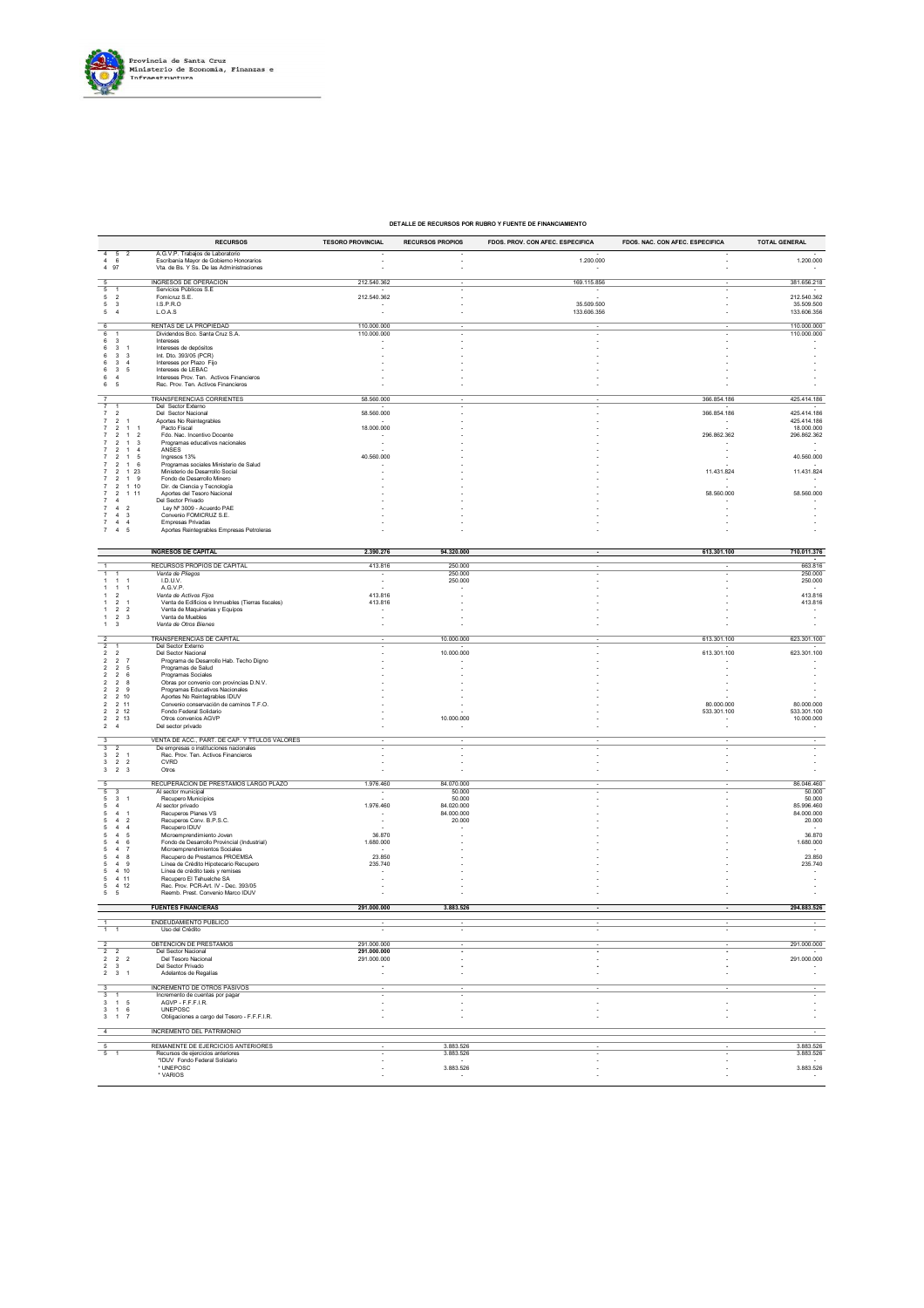

## **PRESUPUESTO AÑO 2.017 PRESUPUESTO AÑO 2.017 Planilla Anexa N° 10 - ART. 3°**

## **CONTRIBUCIONES FIGURATIVAS Y GASTOS FIGURATIVOS**

| Jurisdicciones / Entidades          |               | <b>Importes</b>         |
|-------------------------------------|---------------|-------------------------|
| <b>CONTRIBUCIONES FIGURATIVAS</b>   |               |                         |
| <b>CORRIENTES</b>                   |               | 3.916.894.258           |
| A.G.V.P.                            |               | 178.329.188             |
| I.D.U.V.                            |               | 35.556.509              |
| U.E.P.                              |               | 658.447                 |
| U.E.P.A.O.M.R.E.E.<br>Un.E.Po.S.C.  |               | 172.419.832             |
| U.E.P.A.H.R.S.C.                    |               | 40.969.509<br>1.786.137 |
| LE.S.C.                             |               | 65.073.580              |
| CAJA DE PREVISIÓN SOCIAL            |               | 3.418.901.777           |
| - Ley Nº 2401                       | 1.248.158.428 |                         |
| - Aporte para Déficit               | 2.170.743.349 |                         |
| FONDO PROVINCIAL DE PESCA           |               | 3.199.279               |
| <b>DE CAPITAL</b>                   |               | 406.883.277             |
| I.D.U.V.                            |               | 3.000.000               |
| <b>IDUV Fondo Federal Solidario</b> |               | 373.310.770             |
| U.E.P.                              |               | 21.500                  |
| U.E.P.A.O.M.R.E.E.                  |               | 21.230.503              |
| U.E.P.A.H.R.S.C.                    |               | 10.000                  |
| LE.S.C.                             |               | 5.982.172               |
| CAJA DE PREVISIÓN SOCIAL            |               | 3.328.332               |
| <b>TOTAL RECURSOS FIGURATIVOS</b>   |               | 4.323.777.535           |
| <b>GASTOS FIGURATIVOS</b>           |               |                         |
| <b>CORRIENTES</b>                   |               | 3.916.894.258           |
| OBLIGACIONES A CARGO DEL TESORO     |               | 3.916.894.258           |
| <b>DE CAPITAL</b>                   |               | 406.883.277             |
| OBLIGACIONES A CARGO DEL TESORO     |               | 406.883.277             |
| <b>TOTAL GASTOS FIGURATIVOS</b>     |               | 4.323.777.535           |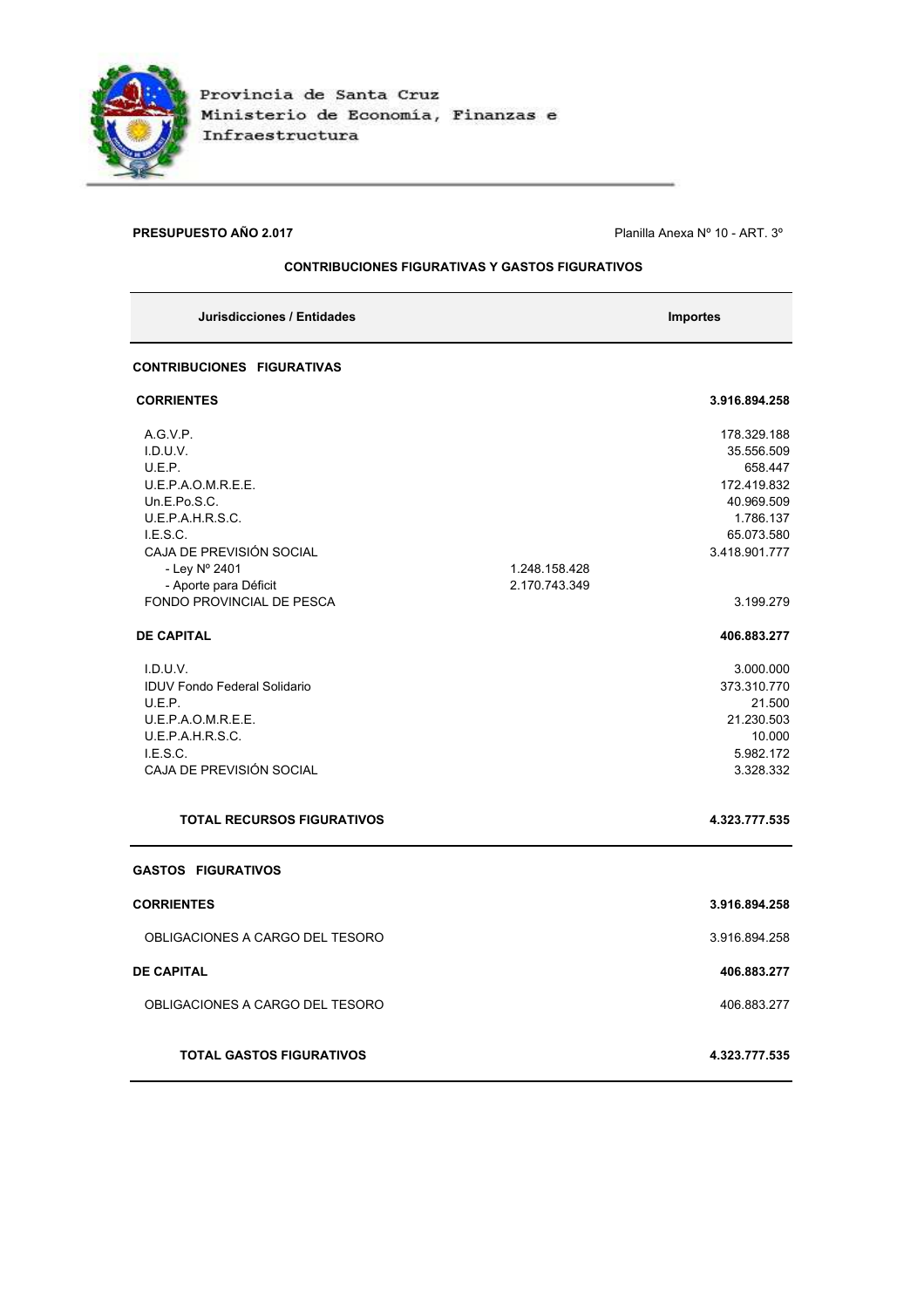

**PRESUPUESTO AÑO 2.017** Planilla Anexa № 11 - Art. 5

### **ESQUEMA AHORRO-INVERSIÓN-FINANCIAMIENTO**

**ADMINISTRACION PÚBLICA NO FINANCIERA PROVINCIAL 2017**

| <b>CONCEPTO</b>                                                              | <b>ADM. CENTRAL</b>                  | ORG. DESC.              | INST. DE SEG.<br>SOCIAL  | <b>TOTAL</b>                         |
|------------------------------------------------------------------------------|--------------------------------------|-------------------------|--------------------------|--------------------------------------|
| <b>I. INGRESOS CORRIENTES</b>                                                | 22.982.180.023,00                    | 1.093.128.898,00        | 6.175.203.017,00         | 30.250.511.938,00                    |
| . Tributarios                                                                | 15.208.135.078.00                    | 690.926.285,00          | 1.317.749.428,00         | 17.216.810.791.00                    |
| - De Orígen Provincial                                                       | 4.997.410.463,00                     | 0,00                    | 1.248.158.428.00         | 6.245.568.891,00                     |
| - De Orígen Nacional                                                         | 10.210.724.615,00                    | 690.926.285,00          | 69.591.000,00            | 10.971.241.900,00                    |
| . Contribuciones a la Seguridad Social                                       | 0,00                                 | 0,00<br>400.902.613.00  | 4.857.453.589,00         | 4.857.453.589,00                     |
| . No Tributarios<br>- Regalías                                               | 6.851.294.541,00<br>6.261.360.852,00 | 193.650.335,00          | 0,00<br>0,00             | 7.252.197.154,00<br>6.455.011.187,00 |
| - Otros No Tributarios                                                       | 589.933.689,00                       | 207.252.278,00          | 0,00                     | 797.185.967,00                       |
| . Vta.Bienes y Serv.de la Adm.Publ.                                          | 5.680.000,00                         | 1.300.000,00            | 0,00                     | 6.980.000,00                         |
| . Ingresos de la Operación                                                   | 381.656.218,00                       | 0,00                    | 0,00                     | 381.656.218,00                       |
| . Transferencias Corrientes                                                  | 425.414.186,00                       | 0,00                    | 0,00                     | 425.414.186,00                       |
| . Rentas de la Propiedad                                                     | 110.000.000,00                       | 0,00                    | 0,00                     | 110.000.000,00                       |
| <b>II. GASTOS CORRIENTES</b>                                                 | 23.465.762.988,00                    | 1.026.254.995,00        | 8.345.946.366,00         | 32.837.964.349,00                    |
| . Gastos de Consumo                                                          | 17.513.835.309,00                    | 1.026.254.995,00        | 88.105.599,00            | 18.628.195.903,00                    |
| - Personal                                                                   | 15.870.583.565,00                    | 734.920.013,00          | 85.032.243,00            | 16.690.535.821,00                    |
| - Bienes de Consumo                                                          | 660.783.786,00                       | 82.620.863,00           | 681.616,00               | 744.086.265,00                       |
| - Servicios No Personales                                                    | 982.467.958.00                       | 208.714.119,00          | 2.391.740,00             | 1.193.573.817,00                     |
| - Otros Gastos                                                               | 0,00                                 | 0,00                    | 0,00                     | 0,00                                 |
| . Rentas de la Propiedad                                                     | 459.535.234,00                       | 0,00                    | 0,00                     | 459.535.234,00                       |
| . Prestaciones de la Seguridad Social<br>. Transferencias Corrientes         | 0,00<br>5.492.392.445,00             | 0,00<br>0,00            | 8.257.840.767,00<br>0,00 | 8.257.840.767,00<br>5.492.392.445,00 |
| - Al Sector Privado                                                          | 1.834.676.424,00                     | 0,00                    | 0,00                     | 1.834.676.424,00                     |
| . Escuelas Privadas                                                          | 1.117.485.000,00                     | 0,00                    | 0,00                     | 1.117.485.000,00                     |
| . Otros                                                                      | 717.191.424,00                       | 0,00                    | 0,00                     | 717.191.424,00                       |
| - Al Sector Público                                                          | 3.657.716.021,00                     | 0,00                    | 0,00                     | 3.657.716.021,00                     |
| . Municipios                                                                 | 3.511.505.566,00                     | 0,00                    | 0,00                     | 3.511.505.566,00                     |
| . Otros                                                                      | 146.210.455,00                       | 0,00                    | 0,00                     | 146.210.455,00                       |
| - Al Sector Externo                                                          | 0.00                                 | 0,00                    | 0,00                     | 0,00                                 |
| III. RESULTADO ECONÓMICO (I-II)                                              | -483.582.965,00                      | 66.873.903,00           | $-2.170.743.349,00$      | $-2.587.452.411,00$                  |
| IV. INGRESOS DE CAPITAL                                                      | 2.390.276,00                         | 707.621.100,00          | 0,00                     | 710.011.376,00                       |
| . Recursos Propios de Capital                                                | 413.816,00                           | 250.000,00              | 0,00                     | 663.816,00                           |
| . Transferencias de Capital                                                  | 0,00                                 | 623.301.100,00          | 0,00                     | 623.301.100,00                       |
| . Disminución de la Inversión Financiera                                     | 1.976.460.00                         | 84.070.000,00           | 0,00                     | 86.046.460,00                        |
|                                                                              |                                      |                         |                          |                                      |
| <b>V. GASTOS DE CAPITAL</b>                                                  | 3.354.459.164,00                     | 965.385.272,00          | 3.328.332,00             | 4.323.172.768,00                     |
| . Inversión Real Directa                                                     | 370.057.674,00                       | 963.385.272,00          | 3.328.332,00             | 1.336.771.278,00                     |
| - Bienes de Uso                                                              | 306.717.050,00                       | 79.072.636,00           | 878.332,00               | 386.668.018,00                       |
| - Trabajos Públicos                                                          | 63.330.624,00                        | 884.302.636,00          | 2.450.000,00             | 950.083.260,00                       |
| - Bienes Preexistentes<br>. Transferencias de Capital                        | 10.000,00<br>197.145.010,00          | 10.000,00<br>0,00       | 0,00<br>0,00             | 20.000,00                            |
| - Al Sector Privado                                                          | 35.154.680                           | 0                       |                          | 197.145.010,00<br>35.154.680         |
| - Al Sector Público                                                          | 161.990.330                          | 0                       | 0                        | 161.990.330                          |
| . Municipios                                                                 | 159.990.330                          | $\mathbf 0$             |                          | 159.990.330                          |
| . Otros                                                                      | 2.000.000                            | 0                       |                          | 2.000.000                            |
| - Al Sector Externo                                                          | $\Omega$                             | $\Omega$                | 0                        | $\Omega$                             |
| . Inversión Financiera                                                       | 2.787.256.480                        | 2.000.000               | 0                        | 2.789.256.480                        |
| VI. INGRESOS TOTALES (I+IV)                                                  | 22.984.570.299                       | 1.800.749.998           | 6.175.203.017            | 30.960.523.314                       |
| VII. GASTOS TOTALES (II+V)                                                   | 26.820.222.152                       | 1.991.640.267           | 8.349.274.698            | 37.161.137.117                       |
| VIII. GASTOS PRIMARIOS (VII- Rentas de la propiedad)                         | 26.360.686.918                       | 1.991.640.267           | 8.349.274.698            | 36.701.601.883                       |
| IX. RESULTADO FINANCIERO PREVIO A FIGURATIVAS. (VI-                          | $-3.835.651.853$                     | -190.890.269            | -2.174.071.681           | $-6.200.613.803$                     |
| VII)                                                                         |                                      |                         |                          |                                      |
| X. CONTRIBUCIONES FIGURATIVAS<br>XI. GASTOS FIGURATIVOS                      | $\mathbf 0$<br>4.323.777.535         | 901.547.426<br>0        | 3.422.230.109<br>0       | 4.323.777.535<br>4.323.777.535       |
| XII. RESULTADO PRIMARIO (VI-VIII)                                            | $-3.376.116.619$                     | -190.890.269            | -2.174.071.681           | -5.741.078.569                       |
| XIII. RESULTADO FINANCIERO (IX+X-XI)                                         | $-8.159.429.388$                     | 710.657.157             | 1.248.158.428            | $-6.200.613.803$                     |
| XIV. FUENTES FINANCIERAS                                                     | 7.000.512.371                        | 3.883.526               | $\overline{\mathbf{0}}$  | 7.004.395.897                        |
| Disminución de la Inversión Financiera                                       | 0                                    | 3.883.526               | 0                        | 3.883.526                            |
| - Uso del fondo anticiclico                                                  | 0                                    | υ                       | 0                        |                                      |
| - Remanente                                                                  | 0                                    | 3.883.526               | 0                        | 3.883.526                            |
| - Otros                                                                      | 0                                    | 0                       | 0                        |                                      |
| Endeudamiento Público e Inc. de Otros Pasivos                                | 7.000.512.371<br>$\Omega$            | 0<br>$\Omega$           | 0<br>$\Omega$            | 7.000.512.371<br>$\Omega$            |
| - Colocación de Títulos Públicos<br>- Obtención de Préstamos de Org. Intern. | 0                                    | 0                       | 0                        | 0                                    |
| - Obtención de Otros Préstamos                                               | 291.000.000                          | $\Omega$                | $\Omega$                 | 291.000.000                          |
| - Incremento de Otros Pasivos                                                | 6.709.512.371                        | 0                       | 0                        | 6.709.512.371                        |
| Contribuciones Figurativas para Aplicaciones Financieras                     |                                      |                         |                          |                                      |
|                                                                              | 0                                    | 0                       | 0                        | 0                                    |
| <b>XV. APLICACIONES FINANCIERAS</b>                                          | 803.782.094                          | $\overline{\mathbf{0}}$ | $\overline{\mathbf{0}}$  | 803.782.094                          |
| Inversión Financiera                                                         | $\Omega$                             | 0                       | 0                        |                                      |
| - Integración del Fondo Anticíclico                                          | $\mathbf 0$                          | $\mathbf 0$             | 0                        | $\mathbf 0$                          |
| - Otros<br>Amortización de Deudas y Disminución de Otros Pasivos             | $\mathbf 0$<br>803.782.094           | 0<br>0                  | 0<br>0                   | $\mathbf 0$<br>803.782.094           |
| - Amortización de Títulos Públicos                                           | $\Omega$                             | $\Omega$                | $\Omega$                 | 0                                    |
| - Devolución de Préstamos de Organismos Internacionales                      |                                      |                         |                          |                                      |
|                                                                              | 0                                    | 0                       | 0                        | $\Omega$                             |
| - Devolución de otros Préstamos                                              | 719.416.770                          | $\mathbf 0$             | 0                        | 719.416.770                          |
| - Disminución de Otros Pasivos                                               | 84.365.324                           | 0                       | 0                        | 84.365.324                           |
| Gastos Figurativos para Aplicaciones Financieras                             | 0                                    | 0                       | 0                        | 0                                    |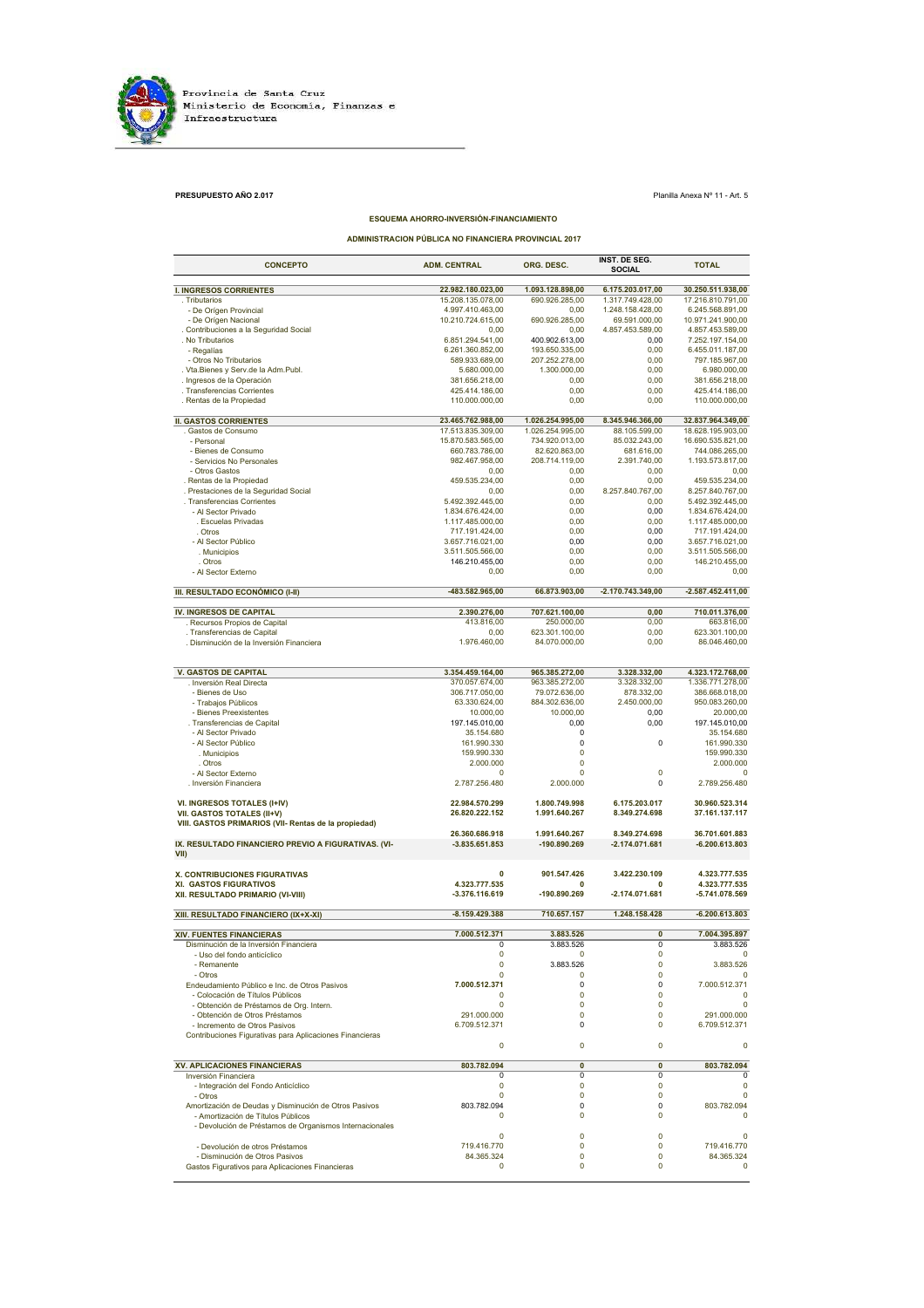

Planilla Anexa Nº 12 - ART. 6º

|                          |                                                                                                                                  |       |                    |                      |             |          |                    |                     |                  |                               |         |               |              |              |       |                |                     |                                        |                       |                         |            |              |      |         |         |                            |          |                |                   |                         | <b>AÑO 2017</b>         |
|--------------------------|----------------------------------------------------------------------------------------------------------------------------------|-------|--------------------|----------------------|-------------|----------|--------------------|---------------------|------------------|-------------------------------|---------|---------------|--------------|--------------|-------|----------------|---------------------|----------------------------------------|-----------------------|-------------------------|------------|--------------|------|---------|---------|----------------------------|----------|----------------|-------------------|-------------------------|-------------------------|
|                          | PLANTA DE PERSONAL PERMANENTE<br>ADMINISTRACIÓN CENTRAL Y ORGANISMOS DESCENTRALIZADOS<br>CLASIFICACIÓN INSTITUCIONAL Y POR CLASE |       |                    |                      |             |          |                    |                     |                  |                               |         |               |              |              |       |                |                     |                                        |                       |                         |            |              |      |         |         |                            |          |                |                   |                         |                         |
|                          |                                                                                                                                  |       |                    |                      |             |          |                    |                     |                  | <b>ADMINISTRACION CENTRAL</b> |         |               |              |              |       |                |                     |                                        |                       |                         |            |              |      |         |         | ORGANISMOS DESC.Y CTAS.ESP |          |                |                   | (*A*)                   |                         |
| CLASE                    | <b>TOTAL</b>                                                                                                                     |       | PODER<br>:GISLATIV | <b>TOTAL</b><br>SUB. | GOBERNACIÓN | FISCALÍA | CONSEJO<br>MAGIST. | TRIBUNAL<br>CUENTAS | <b>RIO. GOBI</b> | POLICIA<br>$\rightarrow$      | M.E.F.J | $_{\rm{CAP}}$ | $_{\rm CPE}$ | MSy          | M.D.S | M.S.G.G        | TRIBUNAL<br>DISCIP. | IINISTERIO D<br>LA PRODUC<br>COM E IND | CASA DE SANTA<br>CRUZ | JEFATURA DE<br>GABINETE | SUB. TOTAL | G.V.P        | rony | I.E.S.C | A.S.I.P | U.E.P                      | UNEPOSC. | ⊕              | VDO PCIJ<br>PESCA | TOTAL<br>$\overline{a}$ | $\mathbf{a}$<br>$\circ$ |
|                          |                                                                                                                                  |       |                    |                      |             |          |                    |                     |                  |                               |         |               |              |              |       |                |                     |                                        |                       |                         |            |              |      |         |         |                            |          |                |                   |                         |                         |
| Autoridades Superiores   | 1.432                                                                                                                            |       | 25                 | 1.348                | 21          | 21       |                    | 87                  | 91               | 681                           | 63      | 26            | 35           | 63           | 72    | 59             | 10                  | 87                                     |                       | 17                      | 59         | $\mathbf{R}$ | 16   |         | 34      |                            |          | $\Delta$       | $\Omega$          |                         | 27                      |
| P. Adm. y Tecnico        | 7.909                                                                                                                            | 1.092 | 55                 | 5.780                | 29          |          | $\overline{2}$     |                     | 488              | 78                            | 119     | 172           | 356          | 3.494        | 397   | 301            |                     | 246                                    | 27                    | 23                      | 847        | 378          | 229  | 54      | 123     |                            | 60       |                |                   | 135                     | 135                     |
| P. Magist. y Func.       | 538                                                                                                                              | 255   | 283                |                      |             |          |                    |                     |                  |                               |         |               |              |              |       |                |                     |                                        |                       |                         |            |              |      |         |         |                            |          |                |                   |                         |                         |
| P. Magist. de Reempla    | 20                                                                                                                               | 20    |                    |                      |             |          |                    |                     |                  |                               |         |               |              |              |       |                |                     |                                        |                       |                         |            |              |      |         |         |                            |          |                |                   |                         |                         |
| P. Legislatura           | 343                                                                                                                              |       | 343                |                      |             |          |                    |                     |                  |                               |         |               |              |              |       |                |                     |                                        |                       |                         |            |              |      |         |         |                            |          |                |                   |                         |                         |
| P. Docente               | 10,406                                                                                                                           |       |                    | 10,406               |             |          |                    |                     |                  | 65                            |         |               | 10.341       |              |       |                |                     |                                        |                       |                         |            |              |      |         |         |                            |          |                |                   |                         |                         |
| P. Seguridad             | 5.026                                                                                                                            |       |                    | 5.026                |             |          |                    |                     |                  | 5.026                         |         |               |              |              |       |                |                     |                                        |                       |                         |            |              |      |         |         |                            |          |                |                   |                         |                         |
| P. Obrero Maest. y Ser.  | 3.621                                                                                                                            | 122   |                    | 3.036                | 18          |          |                    |                     | 127              |                               | 29      | 32            | 914          | 1.147        | 684   | 52             |                     | 23                                     |                       |                         | 444        | 415          | 12   | 13      |         |                            | $\Omega$ |                |                   | 19                      | 19                      |
| P. Régimen Bancario      |                                                                                                                                  |       |                    | 11                   |             |          |                    |                     |                  |                               |         |               |              |              |       | 11             |                     |                                        |                       |                         |            |              |      |         |         |                            |          |                |                   |                         |                         |
| P. Sindicato Arg. Tel.   | 132                                                                                                                              |       |                    | 132                  |             |          |                    |                     |                  |                               |         |               |              |              |       | 132            |                     |                                        |                       |                         |            |              |      |         |         |                            |          |                |                   |                         |                         |
| P.Tranf.de Nacion a Pcia |                                                                                                                                  |       |                    |                      |             |          |                    |                     |                  |                               |         |               |              |              |       | $\overline{2}$ |                     |                                        |                       |                         |            |              |      |         |         |                            |          |                |                   |                         |                         |
|                          |                                                                                                                                  |       |                    |                      |             |          |                    |                     |                  |                               |         |               |              |              |       |                |                     |                                        |                       |                         |            |              |      |         |         |                            |          |                |                   |                         |                         |
| <b>TOTAL:</b>            | 29.440                                                                                                                           | 1.489 | 706                | 25.741               | 68          | 25       | 10                 | 136                 | 706              | 5.850                         | 211     | 230           |              | 11.646 4.704 | 1.153 | 557            | 13                  | 356                                    | 35                    | 41                      | 1.350      | 796          | 257  | 68      | 161     |                            | 60       | $\overline{7}$ | $\mathbf{0}$      | 154                     | 181                     |
|                          |                                                                                                                                  |       |                    |                      |             |          |                    |                     |                  |                               |         |               |              |              |       |                |                     |                                        |                       |                         |            |              |      |         |         |                            |          |                |                   |                         |                         |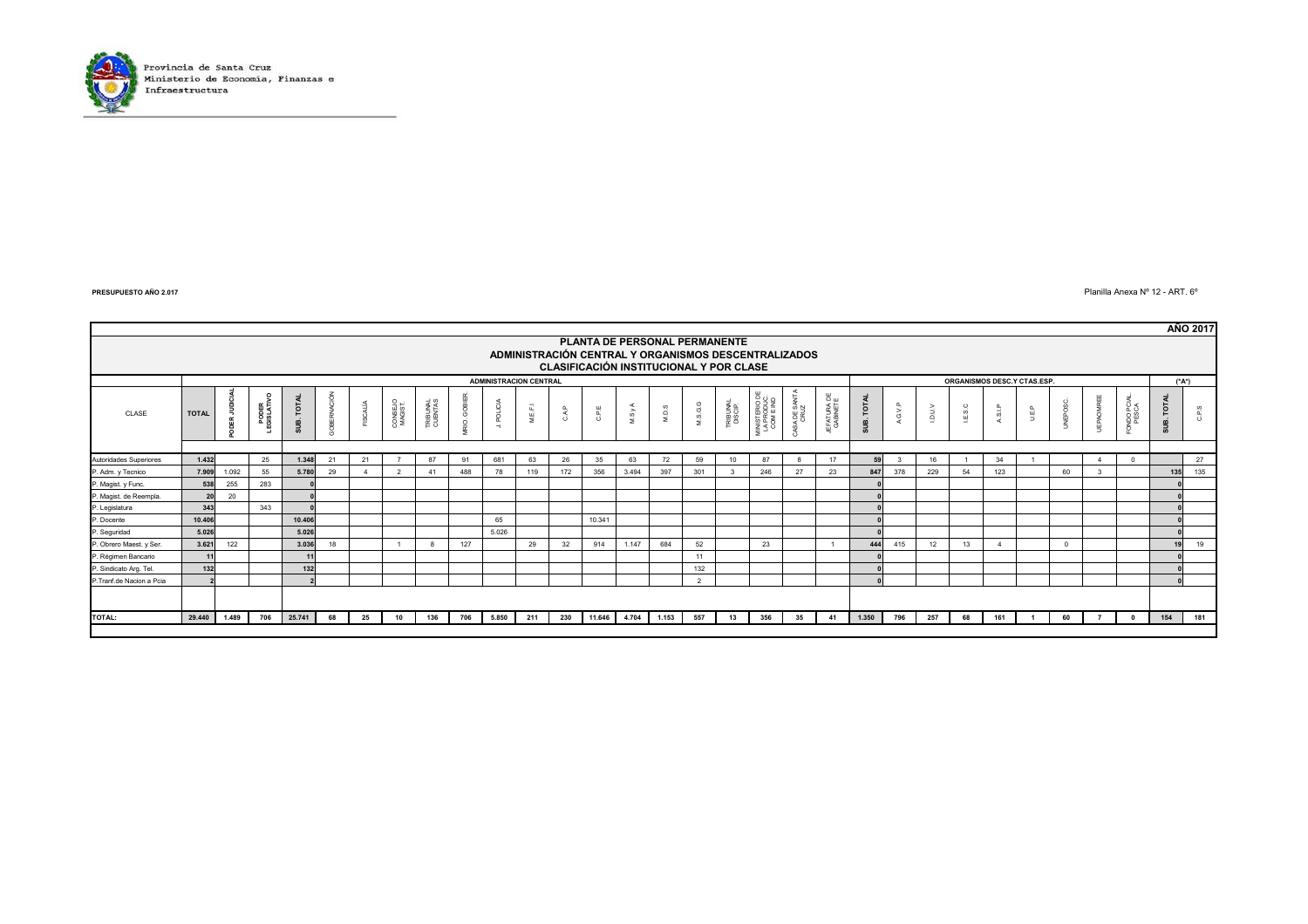

Planilla Anexa Nº 13 - ART. 7º

|                    |                                                                                                 |                                              |                                 |            |                                          |          |                   |                      |                               |                          |         |     |                                             |       |     |      |                |                                          |                         |                       |                      |      |                |      |                       |   |          |                  |                     |            | <b>AÑO 2017</b> |
|--------------------|-------------------------------------------------------------------------------------------------|----------------------------------------------|---------------------------------|------------|------------------------------------------|----------|-------------------|----------------------|-------------------------------|--------------------------|---------|-----|---------------------------------------------|-------|-----|------|----------------|------------------------------------------|-------------------------|-----------------------|----------------------|------|----------------|------|-----------------------|---|----------|------------------|---------------------|------------|-----------------|
|                    |                                                                                                 |                                              |                                 |            |                                          |          |                   |                      |                               |                          |         |     | PLANTA DE PERSONAL CONTRATADO Y TRANSITORIO |       |     |      |                |                                          |                         |                       |                      |      |                |      |                       |   |          |                  |                     |            |                 |
|                    | ADMINISTRACIÓN CENTRAL Y ORGANISMOS DESCENTRALIZADOS<br>CLASIFICACIÓN INSTITUCIONAL Y POR CLASE |                                              |                                 |            |                                          |          |                   |                      |                               |                          |         |     |                                             |       |     |      |                |                                          |                         |                       |                      |      |                |      |                       |   |          |                  |                     |            |                 |
|                    |                                                                                                 |                                              |                                 |            |                                          |          |                   |                      |                               |                          |         |     |                                             |       |     |      |                |                                          |                         |                       |                      |      |                |      |                       |   |          |                  |                     |            |                 |
|                    |                                                                                                 |                                              |                                 |            |                                          |          |                   |                      | <b>ADMINISTRACION CENTRAL</b> |                          |         |     |                                             |       |     |      |                |                                          |                         |                       |                      |      |                |      | ORG. DESC.Y CTAS.ESP. |   |          |                  |                     | (*A*)      |                 |
| CLASE              | <b>TOTAL</b>                                                                                    | $\overline{ }$<br>$\Omega$<br>$\overline{ }$ | $\circ$<br>PODER<br>LEGISLATIVO | SUB. TOTAL | $\overline{ }$<br><b>DBERNACIÓ</b><br>0) | FISCALÍA | Sig<br>₹<br>ISEJO | CUEN<br><b>BUNAL</b> | GOBIER.<br>MRIO.              | POLICIA<br>$\rightarrow$ | M.E.F.1 | CAP | CPE                                         | M.S y | NDS | MSGG | RIBUNAL DISCIP | MINISTERIO DE LA<br>PRODUC, COM E<br>IND | JEFATURA DE<br>GABINETE | CASA DE SANTA<br>CRUZ | <b>TOTAL</b><br>sus. | AGVP | $\geq$         | IESC | ASLP                  | ₽ | UNEPOSC. | <b>UEPAOMREE</b> | ONDO PCIAL<br>PESCA | SUB. TOTAL | C.P.S           |
|                    |                                                                                                 |                                              |                                 |            |                                          |          |                   |                      |                               |                          |         |     |                                             |       |     |      |                |                                          |                         |                       |                      |      |                |      |                       |   |          |                  |                     |            |                 |
|                    |                                                                                                 |                                              |                                 |            |                                          |          |                   |                      |                               |                          |         |     |                                             |       |     |      |                |                                          |                         |                       |                      |      |                |      |                       |   |          |                  |                     |            |                 |
| CONTRATADOS        | 4.259                                                                                           | 108                                          | 28                              | 4.036      |                                          |          |                   |                      | 97                            |                          |         |     | 2.759                                       | 863   | 238 | 27   |                |                                          |                         |                       | 84                   |      |                |      |                       |   |          |                  |                     |            |                 |
| <b>TRANSITORIO</b> | 82                                                                                              |                                              | 72                              |            |                                          |          |                   |                      |                               |                          |         |     |                                             |       |     |      |                |                                          |                         |                       |                      |      |                |      |                       |   |          |                  |                     |            |                 |
| SALUD PUBLICA      |                                                                                                 |                                              |                                 |            |                                          |          |                   |                      |                               |                          |         |     |                                             |       |     |      |                |                                          |                         |                       |                      |      |                |      |                       |   |          |                  |                     |            |                 |
| Dcto. 1429/04      |                                                                                                 |                                              |                                 |            |                                          |          |                   |                      |                               |                          |         |     |                                             |       |     |      |                |                                          |                         |                       |                      |      |                |      |                       |   |          |                  |                     |            |                 |
| Ley 1917           |                                                                                                 |                                              |                                 |            |                                          |          |                   |                      |                               |                          |         |     |                                             |       |     |      |                |                                          |                         |                       |                      |      |                |      |                       |   |          |                  |                     |            |                 |
| P. Bancario        |                                                                                                 |                                              |                                 |            |                                          |          |                   |                      |                               |                          |         |     |                                             |       |     |      |                |                                          |                         |                       |                      |      |                |      |                       |   |          |                  |                     |            |                 |
| Dec. 3095/04       |                                                                                                 |                                              |                                 |            |                                          |          |                   |                      |                               |                          |         |     |                                             |       |     |      |                |                                          |                         |                       |                      |      |                |      |                       |   |          |                  |                     |            |                 |
|                    |                                                                                                 |                                              |                                 |            |                                          |          |                   |                      |                               |                          |         |     |                                             |       |     |      |                |                                          |                         |                       |                      |      |                |      |                       |   |          |                  |                     |            |                 |
| <b>TOTAL:</b>      | 4.348                                                                                           | 108                                          | 100                             | 4.043      |                                          |          |                   |                      | 97                            |                          |         |     | 2.759                                       | 863   | 238 | 34   | 21             | 15                                       |                         |                       | 94                   | 61   | $\overline{2}$ | 13   |                       |   | 7        |                  |                     |            |                 |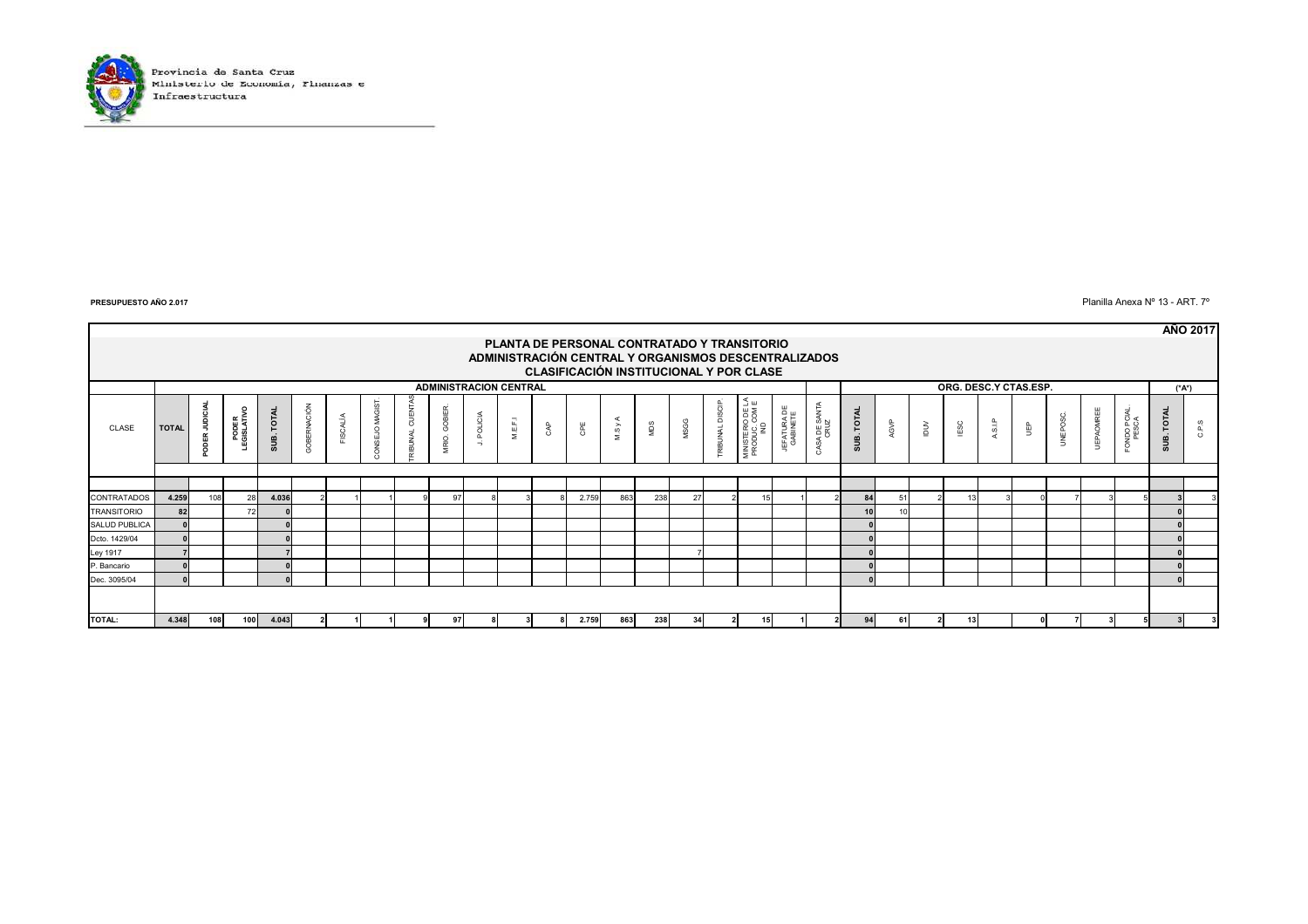

### PRESUPUESTO AÑO 2.017 Planilla Anexa Nº 14 - Art. 10

| <b>CONCEPTO</b>                                             | L.O.A.S.                      | I.S.P.R.O.       | <b>CANAL 9</b>             | C.S.S.                   | <b>S.P.S.E.</b>  | <b>DISTRIGAS S.A.</b> | FO.MI.CRUZ S.E.                    | <b>TOTAL</b>             |
|-------------------------------------------------------------|-------------------------------|------------------|----------------------------|--------------------------|------------------|-----------------------|------------------------------------|--------------------------|
| <b>I. INGRESOS CORRIENTES</b>                               | 212.282.000                   | 193.650.000      | 88.812.455                 | 2.347.250.319            | 736.800.000      | 160.552.900           | 450.021.000                        | 4.189.368.674            |
| Contribuciones a la Seguridad Social                        |                               |                  |                            | 2.303.920.390            |                  |                       |                                    | 2.303.920.390            |
| . No Tributarios                                            | 125.400.000                   | $\mathbf 0$      | $\mathbf 0$                | $\pmb{0}$                | 136.800.000      |                       | $\pmb{0}$<br>0                     | 262.200.000              |
| - Regalías                                                  | 0                             | $\mathbf 0$      | $\mathbf 0$                | $\mathbf 0$              | 0                |                       | $\mathbf 0$<br>$\mathbf 0$         | $\mathbf 0$              |
| - Tasas y Tarifas                                           | $\mathbf 0$                   | 0                | $\mathbf 0$                | $\pmb{0}$                | $\mathbf 0$      |                       | $\mathbf 0$<br>$\pmb{0}$           | 0                        |
| - Multas                                                    | $\overline{0}$                | 0                | 0                          | $\mathbf 0$              | 0                |                       | 0<br>0                             | $\mathbf 0$              |
| - Canones                                                   | 125.400.000                   | 0                | 0                          | $\mathbf 0$              | 0                |                       | 0<br>0                             | 125.400.000              |
| - Otros                                                     | 0                             | $\mathbf 0$      | $\mathbf 0$                | $\mathbf 0$              | 136.800.000      |                       | $\mathbf 0$                        | 136.800.000              |
| . Venta. Bienes y Servicios                                 | 78.000.000                    | 189.450.000      | 2.000.000                  | 43.329.929               | 600.000.000      | 160.552.900           | 446.521.000                        | 1.519.853.829            |
| . Rentas de la Propiedad                                    | 8.882.000                     | 4.200.000        | 0                          | $\pmb{0}$                | 0                |                       | 0<br>3.500.000                     | 16.582.000               |
| . Transferencias Corrientes                                 | 0                             | 0                | 86.812.455                 | $\mathbf 0$              | 0                |                       | 0<br>0                             | 86.812.455               |
| <b>II. GASTOS CORRIENTES</b>                                | 71.643.730                    | 135.320.000      | 89.961.927                 | 2.436.561.182            | 1.885.960.000    | 321.106.580           | 232.614.638                        | 5.173.168.057            |
| . Gastos                                                    | 71.643.730                    | 135.320.000      | 89.961.927                 | 2.436.561.182            | 1.885.960.000    | 321.106.580           | 232.521.638                        | 5.173.075.057            |
| - Personal                                                  | 26.904.530                    | 27.150.000       | 70.331.927                 | 199.458.097              | 960.000.000      | 133.726.780           | 93.375.658                         | 1.510.946.992            |
| - Bienes de Consumo                                         | 2.495.700                     | 940.000          | 11.300.000                 | 4.032.894                | 578.500.000      | 47.694.260            | 50.315.454                         | 695.278.308              |
| - Servicios no personales                                   | 42.243.500                    | 107.230.000      | 8.330.000                  | 2.233.070.191            | 347.460.000      | 90.616.430            | 88.830.526                         | 2.917.780.647            |
| - Otros Gastos                                              | $\mathbf 0$                   | $\mathbf 0$      | $\mathbf 0$                | $\mathbf 0$              | $\mathbf 0$      | 49.069.110            | $\pmb{0}$                          | 49.069.110               |
| . Rentas de la Propiedad                                    | $\mathbf 0$                   | 0                | 0                          | $\mathbf 0$              | 0                |                       | 0<br>93.000                        | 93.000                   |
| . Transferencias Corrientes                                 | $\Omega$                      | $\mathbf 0$      | $\mathbf 0$                | $\mathbf 0$              | $\mathbf 0$      |                       | $\mathbf 0$<br>$\mathbf 0$         | $\mathbf 0$              |
| - Al Sector Privado                                         | $\mathbf 0$                   | $\mathbf 0$      | $\mathbf 0$                | $\mathbf 0$              | $\mathbf 0$      |                       | $\mathbf 0$<br>$\mathbf 0$         | $\mathbf 0$              |
| - Al Sector Público                                         | $\Omega$                      | $\mathbf 0$      | $\mathbf 0$                | $\mathbf 0$              | $\mathbf 0$      |                       | $\mathbf 0$<br>$\mathbf 0$         | $\overline{0}$           |
| III. RESULTADO ECONÓMICO (I-II)                             | 140.638.270                   | 58.330.000       | $-1.149.472$               | -89.310.863              | $-1.149.160.000$ | -160.553.680          | 217.406.362                        | -983.799.383             |
| <b>IV. INGRESOS DE CAPITAL</b>                              | 7.350.000                     | 8.000.000        | 3.149.472                  | $\pmb{0}$                | $\pmb{0}$        |                       | $\pmb{0}$<br>$\pmb{0}$             | 18.499.472               |
| . Recursos Propios de Capital                               | 7.350.000                     | 0                | $\mathbf 0$                | $\pmb{0}$                | $\mathbf 0$      |                       | $\pmb{0}$<br>$\pmb{0}$             | 7.350.000                |
| . Transferencias de Capital                                 | 0                             | 0                | 2.000.000                  | $\mathbf 0$              | 0                |                       | $\mathbf 0$<br>0                   | $\mathbf 0$              |
| . Disminución de la Inversión Financiera                    | 0                             | 8.000.000        | 1.149.472                  | $\mathbf 0$              | 0                |                       | $\mathbf 0$<br>$\mathbf 0$         | $\mathbf 0$              |
| <b>V. GASTOS DE CAPITAL</b>                                 | 21.415.000                    | 11.700.000       | 2.000.000                  | 8.955.800                | 88.200.000       |                       | $\pmb{0}$<br>4.866.000             | 137.136.800              |
| .Bienes de Uso                                              | 9.065.000                     | 2.700.000        | 2.000.000                  | 8.955.800                | 9.000.000        |                       | 0<br>4.866.000                     | 36.586.800               |
| . Trabajos Públicos (Anexo )                                | 5.000.000                     | 0                | $\mathbf 0$                | $\pmb{0}$                | 79.200.000       |                       | $\mathbf 0$<br>$\mathbf 0$         | 84.200.000               |
| . Transferencias de Capital                                 | 0                             | 0                | $\mathbf 0$                | 0                        | 0                |                       | 0<br>0                             | $\pmb{0}$                |
| - Al Sector Privado                                         | $\mathbf 0$                   | 0                | $\mathbf 0$                | $\mathbf 0$              | $\overline{0}$   |                       | $\mathbf 0$<br>$\mathbf 0$         | $\mathbf 0$              |
| - Al Sector Público                                         | 0                             | 0                | $\mathbf 0$                | $\mathbf 0$              | 0                |                       | $\mathbf 0$<br>0                   | $\mathbf 0$              |
| - Al Sector Externo                                         | $\Omega$                      | $\mathbf 0$      | $\mathbf 0$                | $\mathbf 0$              | $\mathbf 0$      |                       | $\mathbf 0$<br>$\mathbf 0$         | 0                        |
| . Inversión Financiera                                      | 7.350.000                     | 9.000.000        | $\mathbf 0$                | $\mathbf 0$              | $\mathbf 0$      |                       | $\mathbf 0$<br>$\pmb{0}$           | 16.350.000               |
| VI. INGRESOS TOTALES (I+IV)                                 | 219.632.000                   | 201.650.000      | 91.961.927                 | 2.347.250.319            | 736.800.000      | 160.552.900           | 450.021.000                        | 4.207.868.146            |
| VII. GASTOS TOTALES (II+V)                                  | 93.058.730                    | 147.020.000      | 91.961.927                 | 2.445.516.982            | 1.974.160.000    | 321.106.580           | 237.480.638                        | 5.310.304.857            |
| IX. RESULTADO FINANCIERO (VI-VII)                           | 126.573.270                   | 54.630.000       | $\mathbf 0$                | -98.266.663              | -1.237.360.000   | -160.553.680          | 212.540.362                        | $-1.102.436.711$         |
| <b>X. FUENTES FINANCIERAS</b>                               | $\overline{\mathbf{0}}$       | 0                | 0                          | 3.970.876.879            | 1.237.360.000    | 160.553.680           | 0                                  | 5.368.790.559            |
| Disminución de la Inversión Financiera                      | $\overline{0}$                | $\overline{0}$   | 0                          | 3.970.876.879            | 0                |                       | 0<br>0                             | 3.970.876.879            |
| - Uso del fondo anticíclico                                 | 0<br>$\pmb{0}$                | 0<br>0           | $\mathbf 0$<br>$\mathbf 0$ | 0<br>3.970.876.879       | 0<br>$\mathbf 0$ |                       | 0<br>0<br>$\pmb{0}$<br>$\pmb{0}$   | O<br>3.970.876.879       |
| - Remanentes<br>- Otros                                     | 0                             | 0                | 0                          | 0                        | 0                |                       | 0<br>0                             | $\Omega$                 |
| Endeudamiento Público e Inc. de Otros Pasivos               | 0                             | 0                | 0                          | 0                        | 1.237.360.000    | 160.553.680           | 0                                  | 1.397.913.680            |
| - Obtención de Otros Préstamos                              | 0                             | $\mathbf 0$      | 0                          | $\mathbf 0$              | 1.237.360.000    | 160.553.680           | 0                                  | 1.397.913.680            |
| - Incremento de Otros Pasivos                               | 0                             | 0                | 0                          | 0                        | 0                |                       | 0<br>$\mathbf 0$                   | 0                        |
| XI. APLICACIONES FINANCIERAS                                | $\overline{\mathbf{0}}$       | $\mathbf{0}$     | $\mathbf 0$                | 0                        | 0                |                       | $\mathbf{0}$<br>$\mathbf{0}$       | $\overline{\mathbf{0}}$  |
| Inversión Financiera                                        | $\Omega$<br>0                 | 0<br>0           | 0<br>0                     | 0<br>0                   | 0<br>0           |                       | 0<br>0<br>0<br>0                   | $\overline{0}$<br>0      |
| - Integración del Fondo Anticiclico<br>- Otros              | $\Omega$                      | $\mathbf 0$      | $\mathbf 0$                | $\mathbf 0$              | $\mathbf 0$      |                       | $\mathbf 0$<br>$\mathbf 0$         | $\mathbf 0$              |
| Amortización de Préstamos y Disminución de Otros            |                               |                  |                            |                          |                  |                       |                                    |                          |
| Pasivos                                                     | $\mathbf 0$<br>$\overline{0}$ | 0<br>$\mathbf 0$ | 0<br>$\mathbf 0$           | $\mathbf 0$<br>$\pmb{0}$ | 0<br>0           |                       | 0<br>0<br>$\mathbf 0$<br>$\pmb{0}$ | $\mathbf 0$<br>$\pmb{0}$ |
| - Devolución de Préstamos<br>- Disminución de Otros Pasivos | 0                             | 0                | 0                          | $\mathbf 0$              | 0                |                       | 0<br>0                             | 0                        |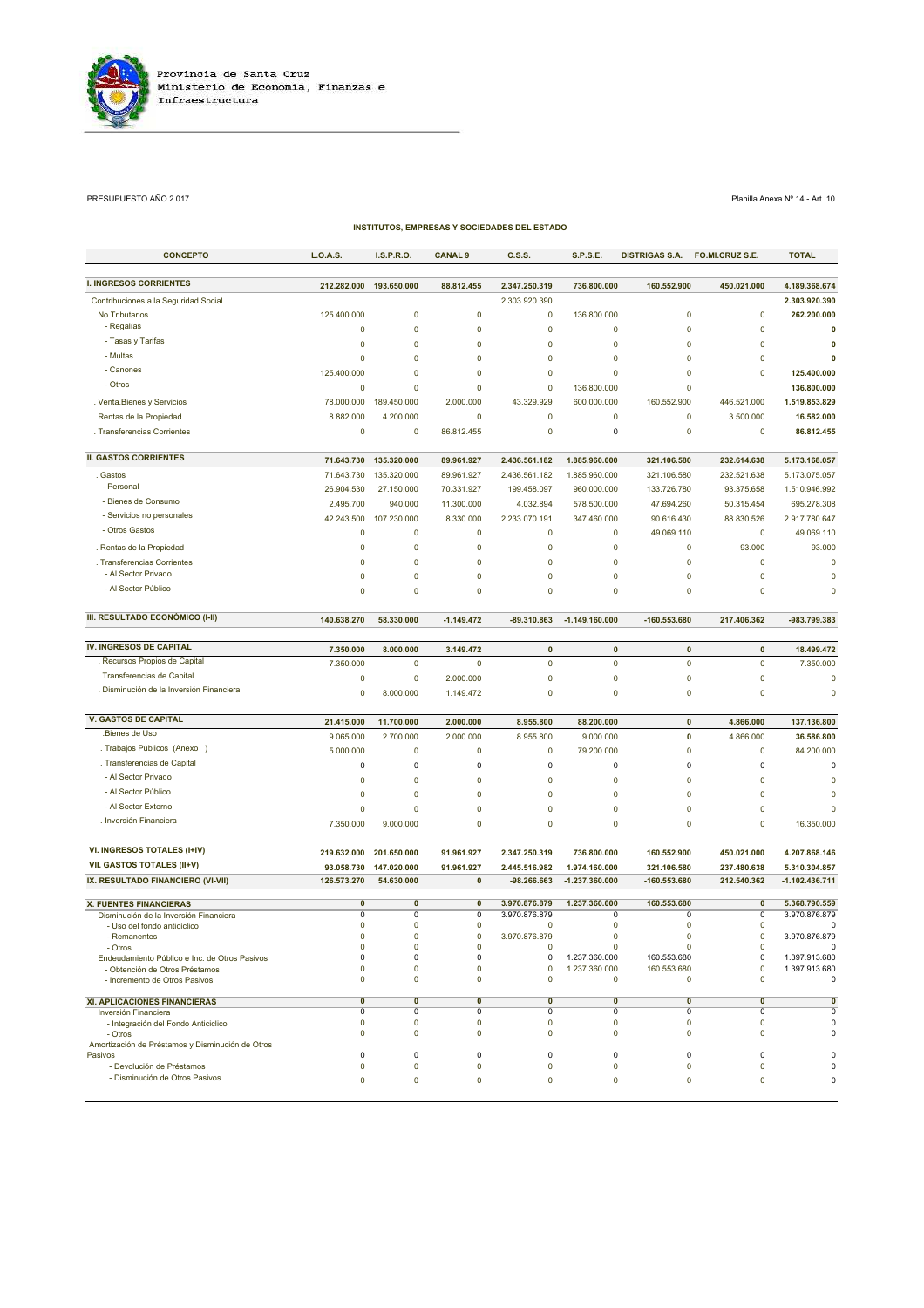

**PRESUPUESTO AÑO 2.017** PLANILLA ANEXA Nº 15

## **TRABAJOS PÚBLICOS**

|                                                                 | <b>C/ RECURSOS</b><br><b>AFECTADOS</b> | <b>C/RENTAS</b><br><b>GENERALES</b> | <b>TOTAL</b> |
|-----------------------------------------------------------------|----------------------------------------|-------------------------------------|--------------|
| <b>ADMINISTRACIÓN CENTRAL</b>                                   |                                        |                                     |              |
| <b>GOBERNACIÓN</b>                                              | 0                                      | 0                                   |              |
| <b>FISCALÍA DE ESTADO</b>                                       | 0                                      |                                     |              |
| <b>PODER JUDICIAL</b>                                           | 0                                      | 17.818.574                          | 17.818.574   |
| <b>CONSEJO DE LA MAGISTRATURA</b>                               | 0                                      | 0                                   |              |
| TRIBUNAL DE CUENTAS                                             | 0                                      | 10.892.050                          | 10.892.050   |
| <b>MINISTERIO DE GOBIERNO</b><br>JEFATURA DE POLICÍA            | 0<br>0                                 | 0                                   |              |
| <b>MINISTERIO DE ECONOMÍA. FINANZAS E INFRAEST.</b>             | 0                                      |                                     |              |
| <b>CONSEJO AGRARIO PROVINCIAL</b>                               | 0                                      | 30.700.000                          | 30.700.000   |
| <b>CONSEJO PROVINCIAL DE EDUCACIÓN</b>                          | 0                                      | 0                                   |              |
| <b>MINISTERIO DE DESARROLLO SOCIAL</b>                          | 0                                      |                                     | 0            |
| <b>MINISTERIO SEC. GRAL. DE LA GOBERNACIÓN</b>                  |                                        |                                     | 0            |
| <b>CASA DE SANTA CRUZ</b><br><b>TRIBUNAL DE DISCIPLINA</b>      | 0                                      |                                     | 0            |
| HONORABLE CÁMARA DE DIPUTADOS                                   | 0                                      | 3.920.000                           | 3.920.000    |
| <b>MINISTERIO DE LA PRODUCCIÓN</b>                              |                                        | 0                                   |              |
| <b>JEFATURA DE GABINETE</b>                                     | 0                                      | 0                                   | 0            |
| <b>MINISTERIO DE SALUD</b>                                      |                                        |                                     | 0            |
| <b>OBLIGACIONES A CARGO DEL TESORO</b>                          | 0                                      | 0                                   |              |
| TOTAL DE ADMINISTRACION CENTRAL                                 | 0                                      | 63.330.624                          | 63.330.624   |
| ORG. DESCENTRALIZADOS Y CTAS. ESPECIALES                        |                                        |                                     |              |
| <b>ESCRIBANÍA MAYOR DE GOBIERNO</b>                             | 210.000                                | 0                                   | 210.000      |
| <b>FONDO DEL PODER JUDICIAL</b>                                 | 27.093.479                             | 0                                   | 27.093.479   |
| <b>P.R.E.P.A.P.</b>                                             | 0                                      | 0                                   |              |
| A.G.V.P.                                                        | 30.000.000                             | 0                                   | 30.000.000   |
| ** Convenios con Provincia                                      | 0                                      | 0                                   |              |
| ** Coparticipación Vial                                         | 30.000.000                             | 0                                   | 30.000.000   |
| ** Obras provinciales                                           | 0                                      | 0                                   | 0            |
| ** Obras de Infraestructura                                     | 0                                      | 0                                   | 0            |
| ** Otras                                                        | 0                                      | 0                                   | 0            |
| ** FFFiR                                                        | 0                                      | 0                                   | 0            |
| <b>I.D.U.V.</b>                                                 | 805.444.770<br>373.310.770             | 0<br>0                              | 805.444.770  |
| ** Fondo Federal Solidario                                      |                                        |                                     | 373.310.770  |
| ** Techo digno                                                  | 0                                      | 0                                   |              |
| ** FONAVI                                                       | 432.134.000                            | 0                                   | 432.134.000  |
| ** Fondos Recuperos                                             | 0                                      | 0                                   | 0            |
| U.E.P.                                                          |                                        |                                     | 0            |
| <b>U.E.P.A.O.M.R.E.E.</b>                                       | 0                                      |                                     | 0            |
| ARANCELAMIENTO HOSPITALARIO<br><b>FONDO PROVINCIAL DE PESCA</b> | U<br>0                                 | 0                                   | U<br>0       |
| <b>UN.E.PO.S.C.</b>                                             | 19.554.387                             | 0                                   | 19.554.387   |
| ** Propios                                                      | 19.554.387                             | 0                                   | 19.554.387   |
| ** Rentas Grales                                                | 0                                      | 0                                   | 0            |
| ** Aportes Nación                                               | 0                                      | 0                                   | $\mathbf 0$  |
| U.E.P.A.H.R.S.C.                                                | 0                                      | 0                                   | 0            |
| I.E.S.C                                                         | 0                                      | 0                                   |              |
| <b>A.S.I.P</b>                                                  | 2.000.000                              | 0                                   | 2.000.000    |
| TOTAL ORG. DESCENT. Y CTAS. ESPECIALES                          | 884.302.636                            | 0                                   | 884.302.636  |
| <u>ORGANISMOS DE LA SEGURIDAD SOCIAL</u>                        |                                        |                                     |              |
| - CAJA DE PREVISIÓN SOCIAL                                      | 2.450.000                              | 0                                   | 2.450.000    |
| TOTAL ORGANISMOS DE LA SEG. SOCIAL                              | 2.450.000                              | 0                                   | 2.450.000    |
|                                                                 |                                        |                                     |              |
| TOTAL TRABAJOS PÚBLICOS                                         | 886.752.636                            | 63.330.624                          | 950.083.260  |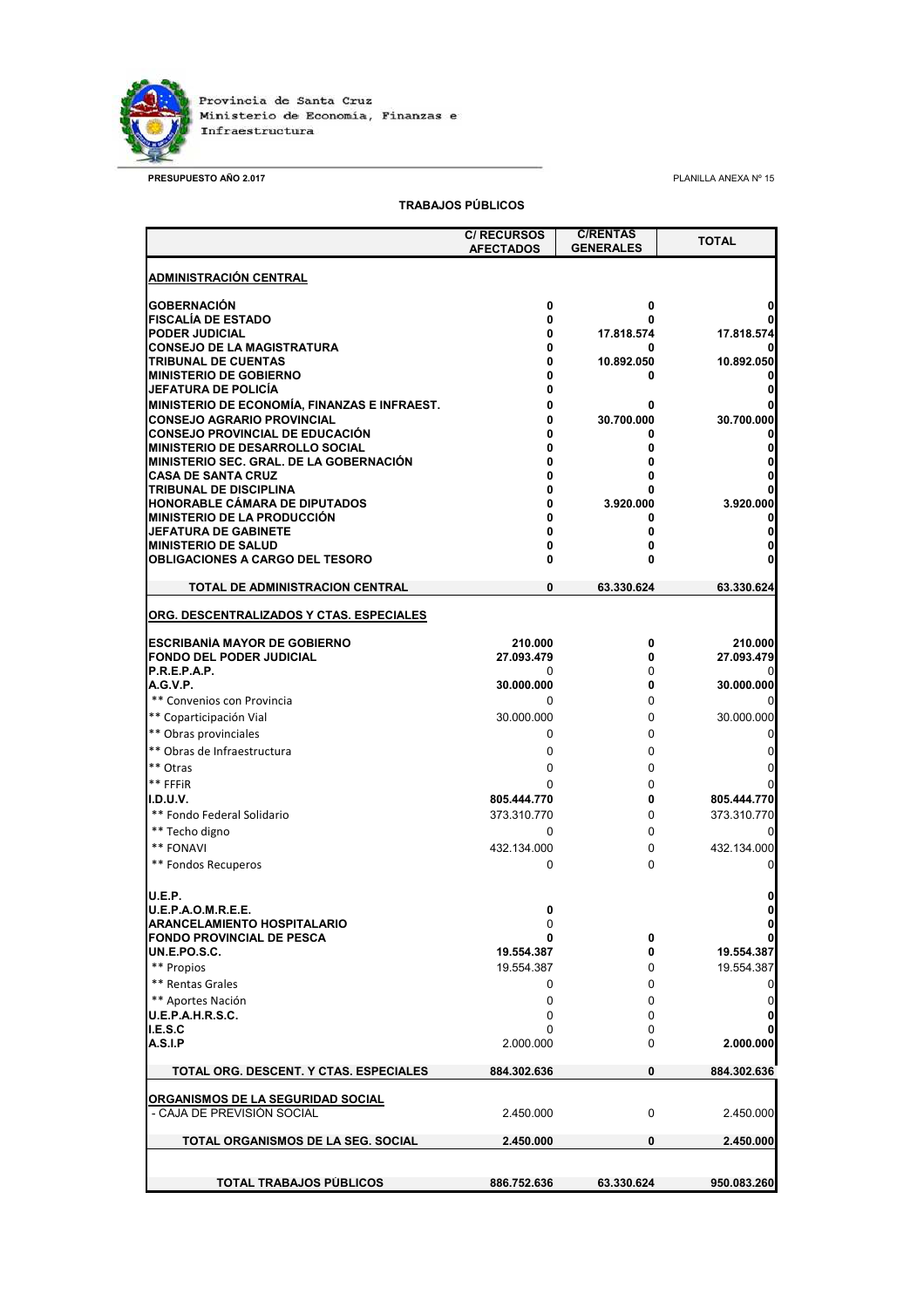

PRESUPUESTO AÑO 2.017 Planilla Anexa Nº 16

## **GASTO EN TRANSFERENCIAS**

## **POR CARÁCTER INSTITUCIONAL Y ECONÓMICO**

| Jurisdicciones / Recursos                     | <b>Transf. Corrientes</b> | <b>Transf. de Capital</b> | Total          |
|-----------------------------------------------|---------------------------|---------------------------|----------------|
| <b>TOTAL</b>                                  | 13.750.233.212            | 208.145.010               | 13.958.378.222 |
| <b>ADMINISTRACION CENTRAL</b>                 | 5.492.392.445             | 208.145.010               | 5.700.537.455  |
| <b>MINISTERIO DE GOBIERNO</b>                 | 54.200.000                | 0                         | 54.200.000     |
| Ayudas Sociales a Personas                    | 51.000.000                | 0                         | 51.000.000     |
| Transf. a instituciones culturales y sociales | 200.000                   | 0                         | 200.000        |
| Transf. Adm. Cental Nacional                  | 3.000.000                 | 0                         | 3.000.000      |
| MINISTERIO DE ECONOMÍA, FINANZAS E INFRAEST.  | 35.090.000                | 0                         | 35.090.000     |
| Ayudas Sociales a Personas                    | 2.400.000                 | 0                         | 2.400.000      |
| SUBSIDIO CONSUMO DE GAS                       | 400.000                   | 0                         | 400.000        |
| ACUERDOS COMP. Y OPER. TRANSF. B.S.C.S.A.     | 2.000.000                 | 0                         | 2.000.000      |
| Transf. Para act. Científicas y Académicas    | 60.000                    | 0                         | 60.000         |
| <b>ASAP</b>                                   | 60.000                    | 0                         | 60,000         |
| Transf. al Sector Público Nacional            | 32.630.000                | 0                         | 32.630.000     |
| CFI LEY 23548                                 | 30.000.000                | 0                         | 30.000.000     |
| <b>CIMOP</b>                                  | 400.000                   | 0                         | 400.000        |
| <b>COMISION ARBITRAL</b>                      | 1.500.000                 | 0                         | 1.500.000      |
| COMISION FEDERAL DE IMPUESTOS                 | 400.000                   | 0                         | 400.000        |
| CONSEJO FEDERAL DE RESPONSABILIDAD FISCAL     | 250.000                   | 0                         | 250.000        |
| FORO PERMANENTE DE PRESUPUESTO                | 80.000                    | 0                         | 80.000         |
| <b>CONSEJO AGRARIO PROVINCIAL</b>             | 7.520.000                 | 0                         | 7.520.000      |
| Becas                                         | 300.000                   | 0                         | 300.000        |
| Tranf. a Empresas Privadas                    | 6.500.000                 | 0                         | 6.500.000      |
| <b>ESPECIES PERJUDICIALES</b>                 | 1.500.000                 | 0                         | 1.500.000      |
| PROGRAMA AGUAS SUBTERRÁNEAS                   | 5.000.000                 | 0                         | 5.000.000      |
| PROGRAMAS FORESTACIÓN Y TRABAJO               | $\Omega$                  | 0                         | $\Omega$       |
| Transf. al Sector Público Nacional            | 720.000                   | 0                         | 720.000        |
| <b>BRIGADAS FORESTALES</b>                    | 720,000                   |                           | 720,000        |
| CONSEJO PROVINCIAL DE EDUCACIÓN               | 1.136.145.000             | 0                         | 1.136.145.000  |
| Becas                                         | 18.660.000                | 0                         | 18.660.000     |
| <b>BECAS EST. SECUNDARIOS</b>                 | 12.000.000                | 0                         | 12.000.000     |
| BECAS EST. UNIVERSITARIOS                     | 6.660.000                 | 0                         | 6.660.000      |
| Transf, a Instituciones de Enseñanza          | 1.117.485.000             | 0                         | 1.117.485.000  |
| <b>AONIKENK</b>                               | 4.550.000                 | 0                         | 4.550.000      |
| ESCUELAS PRIVADAS LEY 263                     | 1.017.412.000             | 0                         | 1.017.412.000  |
| <b>FUNDACION AUSTRO</b>                       | 21.651.000                | 0                         | 21.651.000     |
| I.C.E.P.                                      | 37.800.000                | 0                         | 37.800.000     |
| I.P.E.I.                                      | 4.550.000                 | 0                         | 4.550.000      |
| NUESTRA SRA. DE LA PATAGONIA                  | 11.301.000                | 0                         | 11.301.000     |
| <b>POPLARS</b>                                | 4.550.000                 | 0                         | 4.550.000      |
| <b>XOSHEN AIKE</b>                            | 2.650.000                 | 0                         | 2.650.000      |
| <b>UPSALA</b>                                 | 13.021.000                | 0                         | 13.021.000     |
| AYUDAS SOCIALES A PERSONAS                    | $\Omega$                  | 0                         | $\mathbf 0$    |
| MINISTERIO DE DESARROLLO SOCIAL               | 351.243.975               | 14.100.000                | 365.343.975    |
| Pensiones                                     | 105.000.000               | 0                         | 105.000.000    |
| Ayuda Sociales a Personas                     | 219.433.975               | 6.600.000                 | 226.033.975    |
| COMEDORES ESCOLARES - COPA DE LECHE           | 42.974.975                | 0                         | 42.974.975     |
| <b>TARJETA SOCIAL</b>                         | 36.909.000                | 0                         | 36.909.000     |
| <b>LEY 3062</b>                               | 54.500.000                | 1.500.000                 | 56.000.000     |
| PROSOCO PROSONU                               | 1.500.000                 | 0                         | 1.500.000      |
| LEY 2556 FDO FIN. PROG. HOGARES C/ DISCAPAC   | 13.000.000                | 0                         | 13.000.000     |
| PROM. Y PROT. DERECHOS ADUL MAYORES LEY 2669  | 14.500.000                | 0                         | 14.500.000     |
| <b>OTROS</b>                                  | 56.050.000                | 5.100.000                 | 61.150.000     |
| Transf. a Instituciones Culturales y Sociales | 26.810.000                | 7.500.000                 | 34.310.000     |
| CONVENIO PROGRAMA DEPORTES Y RECREACION       | 9.000.000                 | $\Omega$                  | 9.000.000      |
| <b>OTROS</b>                                  | 17.810.000                | 7.500.000                 | 25.310.000     |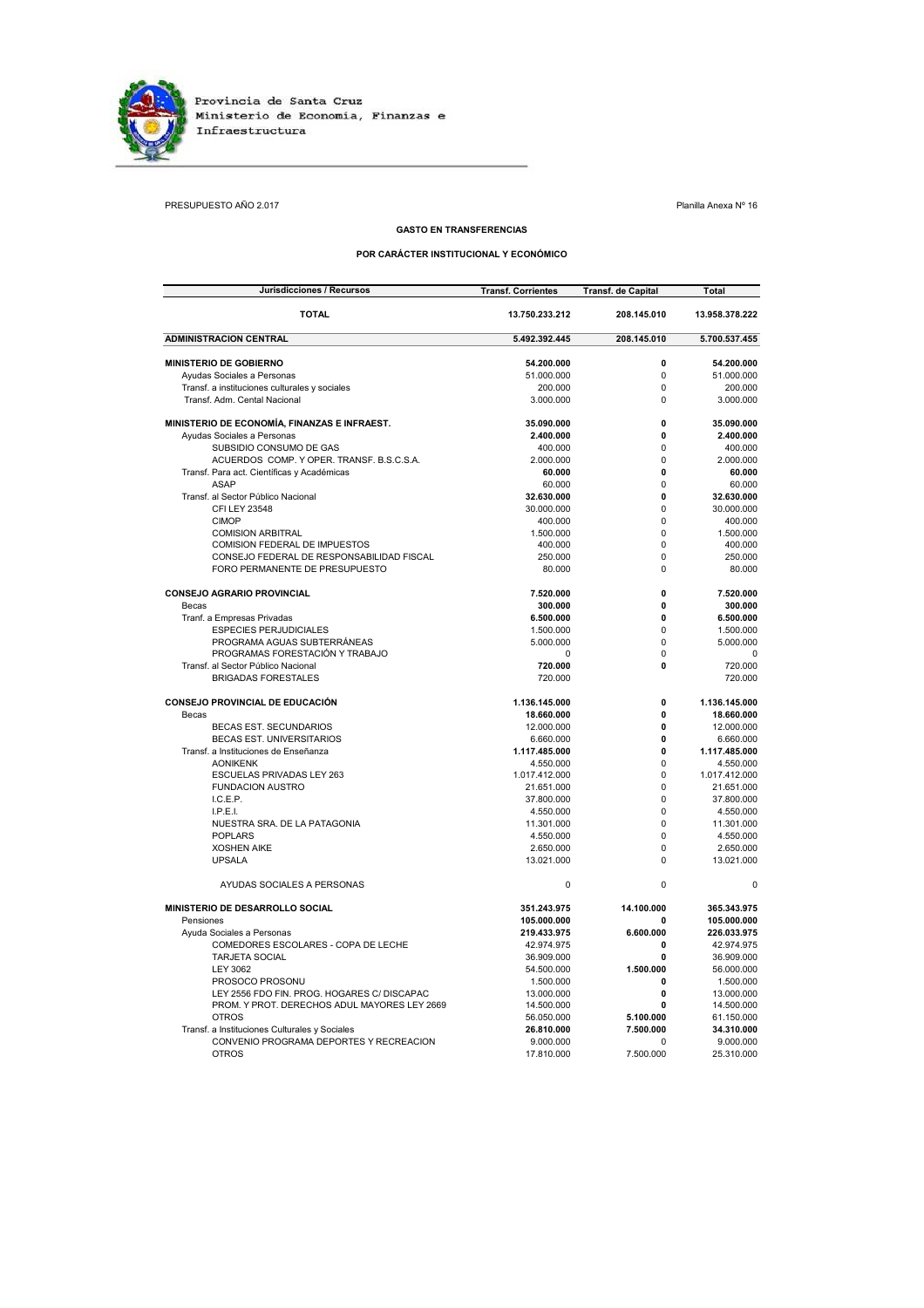

| Jurisdicciones / Recursos                               | <b>Transf. Corrientes</b> | <b>Transf. de Capital</b> | Total         |
|---------------------------------------------------------|---------------------------|---------------------------|---------------|
| MINISTERIO SECRETARÍA GENERAL DE LA GOBERNACIÓN         | 25.000.000                | 18.000.000                | 43.000.000    |
| Ayudas Sociales a Personas                              | 4.000.000                 | 4.000.000                 | 8.000.000     |
| Transf. a Instituciones Culturales y Sociales           | 18.000.000                | 14.000.000                | 32.000.000    |
|                                                         |                           | $\Omega$                  | 2.000.000     |
| Tranf. a Empresas Privadas                              | 2.000.000                 | $\Omega$                  |               |
| ACUERDO BCO, SANTA CRUZ S.A.                            | 2.000.000                 |                           | 2.000.000     |
| Tranf. a Inst. Públicas Nacionales.                     | 1.000.000                 | 0                         | 1.000.000     |
| Convenio Ejército Argentino                             | 1.000.000                 | $\Omega$                  | 1.000.000     |
| MINISTERIO DE SALUD Y AMBIENTE                          | 277.100.257               | 11.000.000                | 288.100.257   |
| Ayudas Sociales a Personas                              | 116.385.064               | 0                         | 116.385.064   |
| Plan Nacer                                              | 1.850.030                 | $\Omega$                  | 1.850.030     |
| Otros                                                   | 114.535.034               | $\mathbf 0$               | 114.535.034   |
| Residencias Médicas                                     | 10.854.738                | 0                         | 10.854.738    |
| Transferencias a Universidades                          | 25.000.000                | 11.000.000                | 36.000.000    |
| U.T.N                                                   | 25.000.000                | 11.000.000                | 36.000.000    |
| Transf. al Sector Público Nacional                      | 123.984.455               | 0                         | 123.984.455   |
| Hospital SAMIC El Calafate                              | 123.984.455               | 0                         | 123.984.455   |
| Transf. a Instituciones Culturales y Sociales           | 876.000                   | 0                         | 876.000       |
| Otros                                                   | 876,000                   | $\Omega$                  | 876.000       |
| <b>HONORABLE CÁMARA DE DIPUTADOS</b>                    | 6.151.200                 | 280.280                   | 6.431.480     |
| Ayudas Sociales a Personas                              |                           |                           |               |
| Transf. a Instituciones de Enseñanza                    | 4.841.200                 | 280.280                   | 5.121.480     |
| Transferencias a Gobiernos Municipales                  | 1.310.000                 | 0                         | 1.310.000     |
| Transf. a Instituciones Culturales y Sociales           | 0                         | 0                         | $\mathbf 0$   |
| MINISTERIO DE LA PRODUCCIÓN COM E IND                   | 1.623.992                 | 2.774.400                 | 4.398.392     |
| Transf. a Instituciones Culturales y Sociales           | O                         | 0                         | $\sqrt{2}$    |
| Tranf. a Empresas Privadas                              | 325.992                   | 2.774.400                 | 3.100.392     |
| Transf. al Sector Público Nacional                      | 1.298.000                 | 0                         | 1.298.000     |
| ENTE PATAGONIA TURISMO REGIONAL                         | 300.000                   | 0                         | 300.000       |
| CONSEJO FEDERAL DEL TURISMO                             | 98.000                    | $\mathbf 0$               | 98.000        |
| OTRAS TRANSFERENCIAS                                    | 900.000                   | $\mathbf 0$               | 900.000       |
| OBLIGACIONES A/C. DEL TESORO                            | 3.598.318.021             | 161.990.330               | 3.760.308.351 |
| Tranf. a Empresas Privadas                              | 0                         | 0                         | 0             |
| <b>DISTRIGAS S.A.</b>                                   | <sup>n</sup>              | $\Omega$                  | $\mathbf 0$   |
| Transf. a Empresas Públicas No Financieras Provinciales | 86.812.455                | 2.000.000                 | 88.812.455    |
| CANAL <sub>9</sub>                                      | 86.812.455                | 2.000.000                 | 88.812.455    |
| SERVICIOS PÚBLICOS S.E.                                 | 0                         | $\Omega$                  | $\Omega$      |
| <b>OTROS</b>                                            | 0                         | 0                         | $\mathbf 0$   |
| Coparticipaciones a Municipios y Comisiones de Fomento  | 3.311.505.566             | 159.990.330               | 3.471.495.896 |
| COPARTICIPACIÓN FONDO FEDERAL SOLIDARIO                 | 0,000                     | 159.990.330               | 159.990.330   |
| COPARTICIPACIÓN REGALÍAS HIDROCARBURÍFERAS              | 432.270.770,000           | 0                         | 432.270.770   |
| COPARTICIPACIÓN PROVINCIAL DE IMPUESTOS                 | 1.997.053.485,000         | 0                         | 1.997.053.485 |
| COPARTICIPACIÓN FEDERAL DE IMPUESTOS                    | 882.181.311,000           | 0                         | 882.181.311   |
| Transferencias a Municipios y Comisiones de Fomento     | 200.000.000,000           | 0                         | 200.000.000   |
| TRANSFERENCIAS PARA FINANCIAR GASTOS CTES               | 200.000.000               | $\mathbf 0$               | 200.000.000   |
| ORG. DESCENTRALIZADOS Y CTAS. ESPECIALES                | 0                         | $\mathbf{0}$              | $\mathbf{0}$  |
| I.E.S.C.                                                | 0                         | 0                         | $\mathbf 0$   |
| Transf. a Empresas Privadas                             | 0                         | 0                         | $\mathbf 0$   |
|                                                         |                           |                           |               |
| <b>Fondo Provincial de Pesca</b>                        | 0                         | 0                         | $\mathbf{0}$  |
| Transf. a Empresas Privadas                             | 0                         | $\mathbf 0$               | $\mathbf 0$   |
| ORG. DE LA SEGURIDAD SOCIAL                             | 8.257.840.767             | $\mathbf 0$               | 8.257.840.767 |
| CAJA DE PREVISIÓN SOCIAL                                | 8.257.840.767             | 0                         | 8.257.840.767 |
| Jubilaciones                                            | 8.257.840.767             | $\Omega$                  | 8.257.840.767 |
|                                                         |                           |                           |               |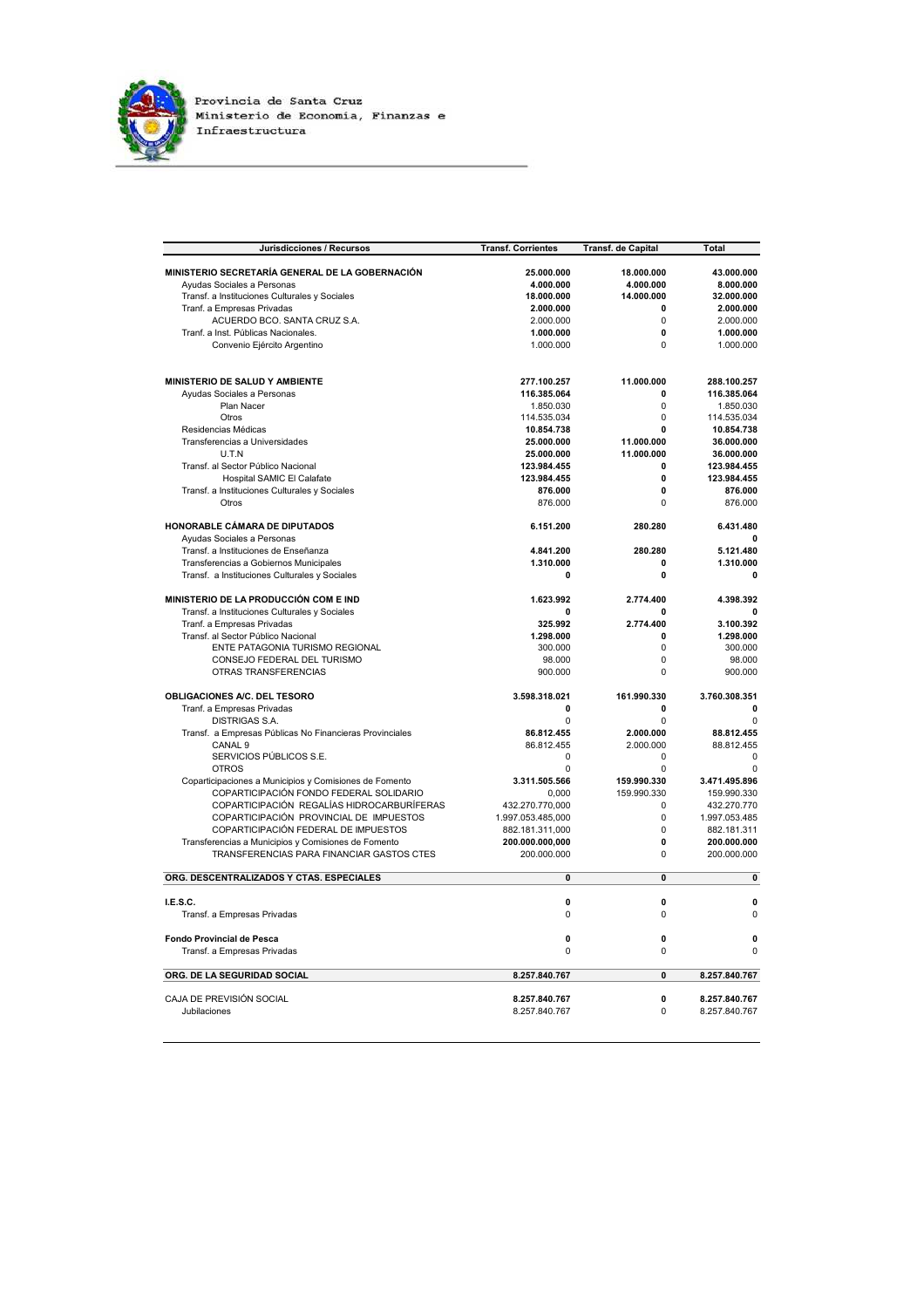

## PRESUPUESTO AÑO 2.017 PLANILLA ANEXA Nº 17

**INVERSIÓN FINANCIERA**

| <b>CONCEPTO</b>                                               | <b>IMPORTE</b>         |
|---------------------------------------------------------------|------------------------|
|                                                               |                        |
|                                                               |                        |
|                                                               |                        |
|                                                               |                        |
| MINISTERIO DE ECONOMÍA, FINANZAS E INFRAEST.                  |                        |
| AYUDAS SOCIALES A PERSONAS                                    | 0                      |
| CFI LEY 23548                                                 | $\mathbf 0$            |
| <b>CREDITO HIPOTECARIO</b><br><b>VARIOS</b>                   | $\overline{0}$<br>0    |
|                                                               |                        |
| <b>CONSEJO AGRARIO PROVINCIAL</b>                             | 5.500.000              |
| <b>CREDITO SOCIEDADES RURALES</b><br><b>LEY OVINA</b>         | 3.500.000<br>2.000.000 |
| <b>VARIOS</b>                                                 | 0                      |
|                                                               |                        |
| <b>MINISTERIO DE DESARROLLO SOCIAL</b><br><b>COOPERATIVAS</b> | 0                      |
|                                                               |                        |
| IMINISTERIO SECRETARIA GENERAL DE LA GOBERNACIÓN              | 0                      |
| PRÉSTAMOS A L.P SECTOR PRIVADO                                | $\Omega$               |
| <b>IMINISTERIO DE LA PRODUCCIÓN COM E IND</b>                 | 18.842.800             |
| FONDO DE DESARROLLO PROVINCIAL                                | 18.033.600             |
| <b>VARIOS</b>                                                 | 809.200                |
| <b>OBLIGACIONES A CARGO DEL TESORO</b>                        | 2.762.913.680          |
| PRÉSTAMOS A MUNICIPIOS                                        | 1.365.000.000          |
| <b>DISTRIGAS S.A.</b>                                         | 160.553.680            |
| SERVICIOS PÚBLICOS S.E.                                       | 1.237.360.000          |
| TOTAL DE ADMINISTRACIÓN CENTRAL                               | 2.787.256.480          |
| ORG. DESCENTRALIZADOS Y CTAS. ESPECIALES                      |                        |
|                                                               |                        |
| <b>IINST. DE DESARROLLO URBANO Y VIVIENDA</b>                 | 2.000.000              |
| <b>VIVIPLAN</b><br><b>FONAVI</b>                              | 500.000<br>1.000.000   |
| <b>VARIOS</b>                                                 | 500.000                |
|                                                               |                        |
| <b>INSTITUTO DE ENERGÍA SANTA CRUZ</b><br>ENERGÍA EÓLICA      | U                      |
|                                                               |                        |
| TOTAL ORG. DESCENT. Y CTAS. ESPECIALES                        | 2.000.000              |
| ORGANISMOS DE LA SEGURIDAD SOCIAL                             | 0                      |
| - CAJA DE PREVISIÓN SOCIAL                                    | 0                      |
|                                                               |                        |
| TOTAL ORGANISMOS DE LA SEG. SOCIAL                            |                        |
| TOTAL INVERSION FINANCIERA                                    | 2.789.256.480          |